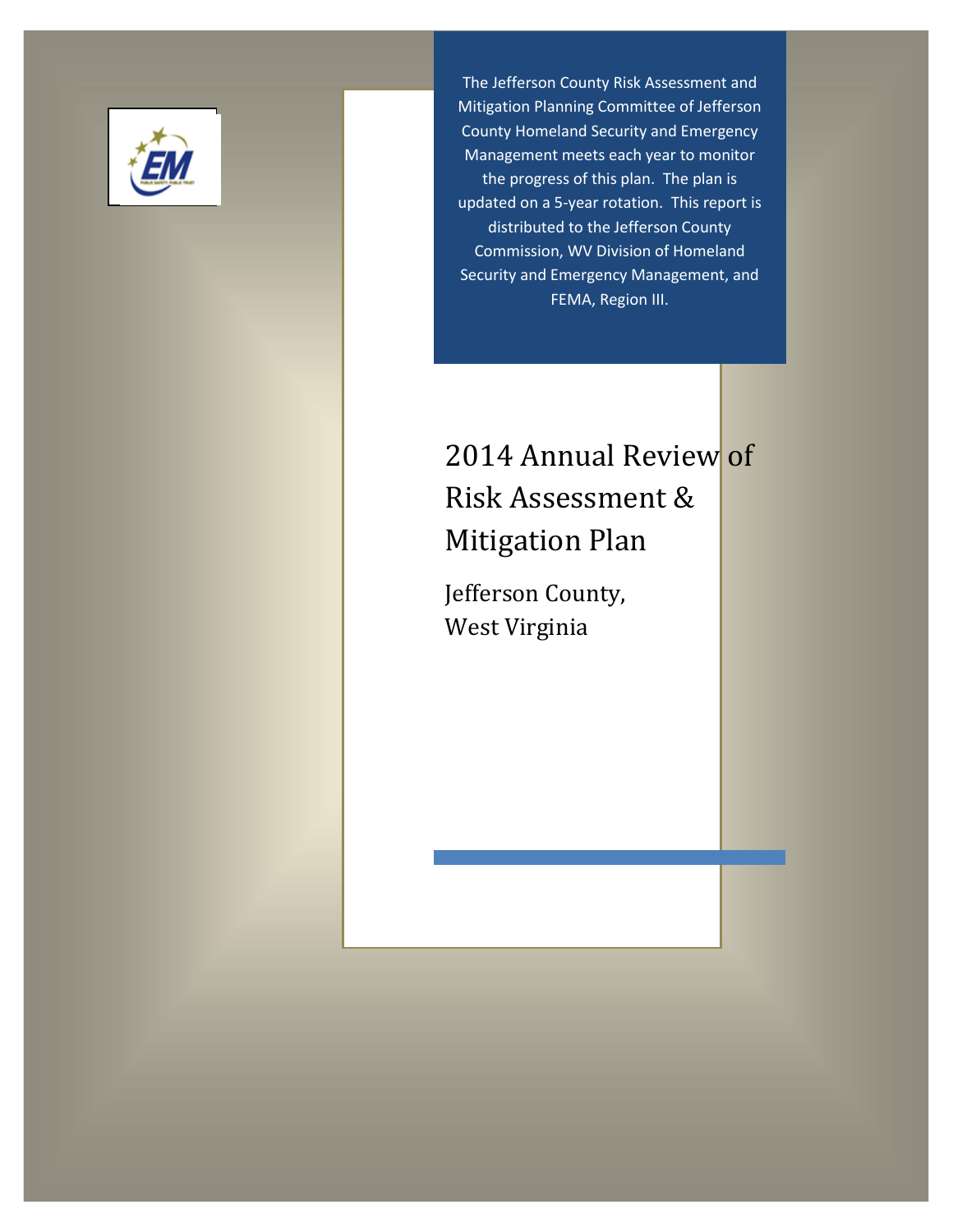Jefferson County Homeland Security and Emergency Management's Risk Assessment and Mitigation Planning Committee met at the Jefferson County Maintenance Department at 2:00 p.m. Present were: Jennifer Brockman, Jefferson County Planning Department; Pete Dougherty, Jefferson County Sheriff; Todd Fagan, Jefferson County GIS Department; Jessica Gormont, Jefferson County GIS Department; Sanford Green, West Virginia Homeland Security Region 3 Liaison; Jeff Jefferies, West Virginia University Healthcare-Jefferson Medical Center; Barbara Miller, Director, Jefferson County Homeland Security and Emergency Management; Jessica Owens, Deputy Director Jefferson County Homeland Security and Emergency Management; Matthew Pennington, Region 9 Planning and Development Council; Brandon Vallee, AA/PIO/VC Jefferson County Homeland Security and Emergency Management; Frank Welch, Shepherdstown Water Department;

Director Miller opened the meeting and entertained introductions.

### **Old/New Business**

Ms. Miller explained the purpose of the Risk Assessment and Mitigation Planning Committee annual review of each goal and objective. These projects, which were identified by the committee and adopted along with the plan by the Jefferson County Commission and the Municipalities in Jefferson County, begin on page #83 of the plan. Some of the goals and objectives are not able to be accomplished to due lack of funding. However, many have been accomplished and will be reported on today. Organizations with a responsibility that could not attend today's meeting may send a written report. Also, anyone who thinks of anything additional should submit additional information to Director Miller by email. It was noted that the entire plan can be accessed on-line at:

<http://www.jeffersoncountywv.org/uploads/homeland/JCHMP%20Final.pdf>

# **GOAL 1: Reduce the potential for significant damages as a result of dam failures in Jefferson County.**

# **Objective 1.1 Reduce the probability of significant flood damage and loss of life as a result of a dam failure.**

*Strategy 1.1.1: During all new dam construction, encourage the completion of a critical flood engineering analysis by a professional engineer licensed in the State of West Virginia.*

The State of West Virginia Dam Safety Office regulates dams and dam safety, construction rules, etc. Dam Safety engineers (From the West Virginia Dam Safety Office) inspect dams under construction and conduct safety review of existing dams.

*Strategy 1.1.2 Coordinate with the WVDEP-Dam Safety Office, to conduct regular safety inspections of existing dams in Jefferson County.*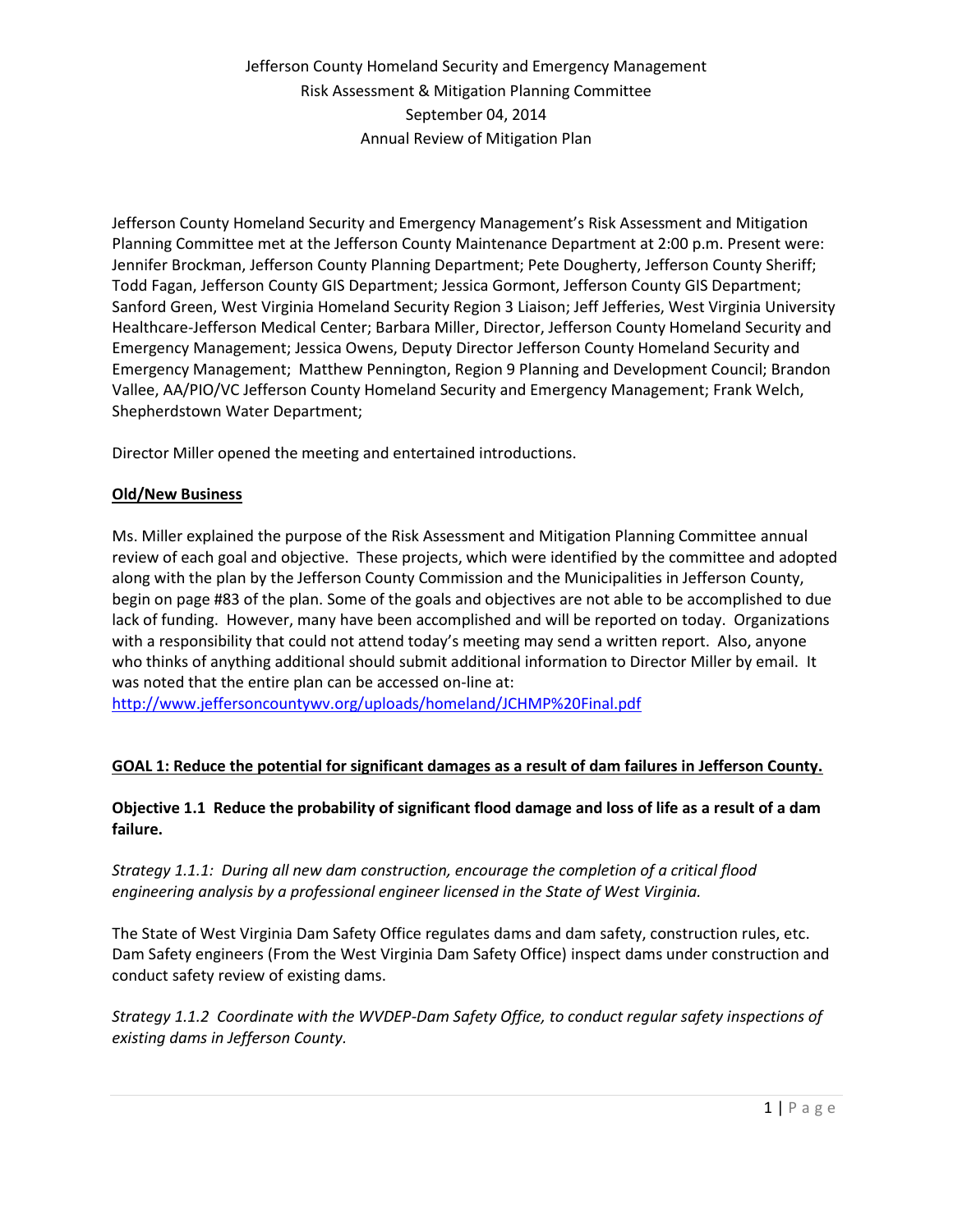According to the WVDEP, public safety is accomplished by ensuring that dams are constructed, maintained, operated or removed in a safe manner. Program activities by the WVDEP include:

- Inspections of existing dams
- Dams under construction
- Review of design plans
- Response to emergencies

*Strategy 1.1.3: Develop a notification system that can be utilized to notify residents downstream of large dams, of actions to take before a dam failure, if lead time exists.*

Notification procedures are outlined in the Dam Safety Monitoring and Emergency Action Plans that are required to be developed by the owners of the dam. Emergency Action Plan (EAP) review and approval is an important aspect of the Dam Safety program. Owners of High Hazard Potential Dams are required to develop an EAP. (Hazard potential is not related to the structural integrity of a dam, but strictly to the potential for downstream flooding.)

The monitoring portion of the plan sets forth a frequency of owner inspections that varies according to weather conditions. As heavy rainfall occurs, the inspection frequency increases. If an imminent danger is identified, the emergency action portion of the plan is designed to notify downstream persons to evacuate to safe areas.

Dam Safety provides an example EAP to dam owners for guidance in developing emergency procedures and assists the owners in coordinating with county authorities.

# **Goal 2: Protect Jefferson County's agricultural assets and local water supply from the negative effects of drought.**

# **Objective 2.1 Increase the stability of the public drinking water supply in Jefferson County.**

*Strategy 2.1.1: Provide for an emergency backup power supply at all water treatment facilities in Jefferson County.*

ON-GOING. Generators have been installed at some of the water and wastewater treatment facilities. A Prime Power Survey was completed for all facilities within Jefferson County PSD, Charles Town Utilities, and the Corporation of Shepherdstown.

# **Objective 2.2 Increase public awareness as to the agricultural effects of drought, as well as the ramifications to the public water supply.**

*Strategy 2.2.1: Develop an informational brochure to distribute to local farmers and residents, encouraging citizens to take water saving measures.*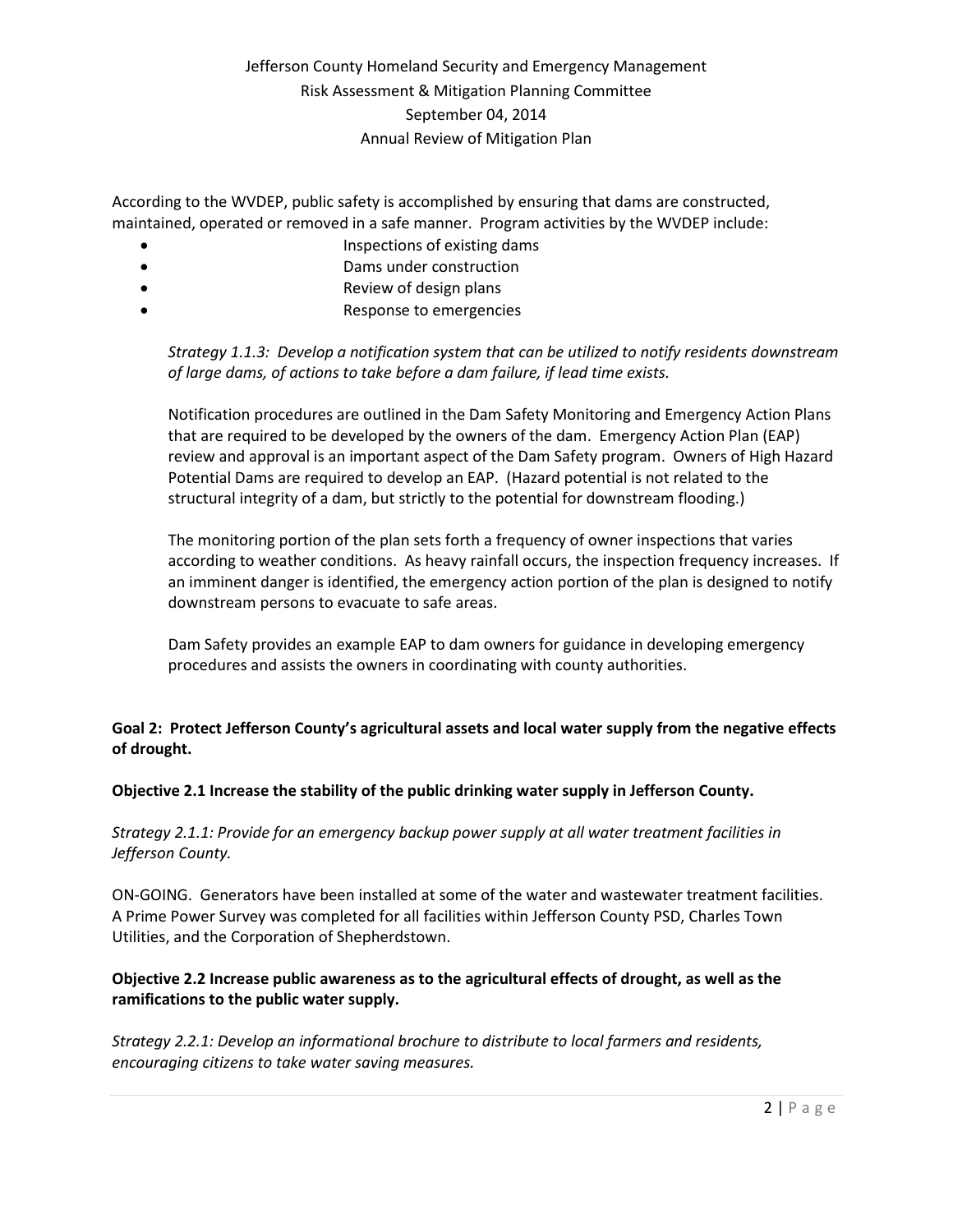ON-GOING NRCS, Farm Services and USDA distribute information regularly. Public service announcements are also made regularly on local radio stations.

*Strategy 2.2.2: Consider passing ordinances to prioritize or control water use, particularly for emergency situations such as firefighting.*

ON-GOING A copy of the Extension Service's Drought Management Handbook was obtained. The Jefferson County Emergency Operations Plan now has a drought annex.

### **Objective 2.3: Increase water supply potential across the county by encouraging water utilities to undertake partnerships.**

*Strategy 2.3.1: Develop interoperability and system interconnects between the water systems to ensure continuity of water distribution capabilities.*

*Shepherdstown has considered interconnecting with Berkeley County.*

### **GOAL 3: Increase preparedness throughout Jefferson County regarding the potential effects of earthquakes.**

# **Objective 3.1 Educate the public as to the potential for earthquakes in West Virginia, specifically Jefferson County.**

*Strategy 3.1.1 Develop a section of the website explaining the potential for earthquakes, as well as the potential damages from those earthquakes. The information should include measures to take to safeproof homes and other structures from the potential effects of earthquakes.*

COMPLETED & ON-GOING Informational brochures have been developed and displayed at various civic events. A link to FEMA's earthquake information has been added to the JCHSEM website.

*Strategy 3.1.2: Encourage the implementation of structural mitigation techniques such as wall bracing, reinforcing walls with fiber materials, the installation of dampers or vibration isolation bearings in new construction.*

DELETED: The CPC has elected to remove this strategy.

*Strategy 3.2.1: Install sensory systems that immediately shut off the flow of gas to critical infrastructure throughout the county as soon earth movements are felt.*

Region 9, development authorities are working to extend the natural gas line.

*Strategy 3.2.2: Coordinate with WVDEP-Dam Safety Office to inspect all dams following an earthquake.*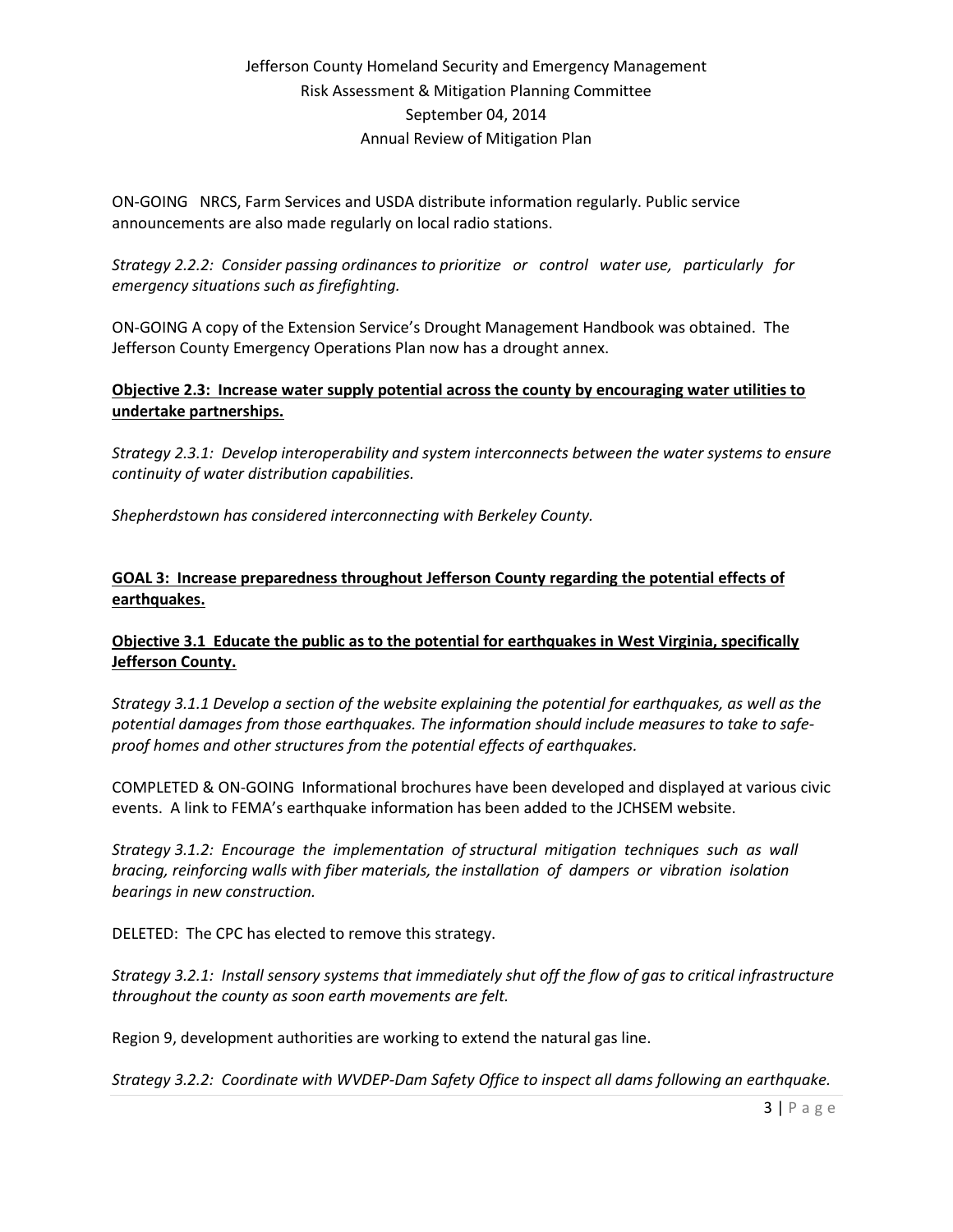Required by DEP, but is the owner's responsibility.

# **Goal 4: Reduce the negative effects of flooding in Jefferson County**

# **Objective 4.1 Target owners of properties within identified hazard areas for additional outreach regarding mitigation and disaster preparedness.**

*Strategy 4.1.1:* Distribute letters to all property owners in the county regarding potential flood hazards as required for participation in the Community Rating System (CRS).

COMPLETED AND ON-GOING. Completed yearly, the JCHSEM, as a part of their requirements for the CRS of the NFIP, mails letters of notice to residents within the floodplain on repetitive loss areas about property protection and flood insurance. Since FEMA flood maps changed, there are new addresses that are in the floodplain.

*Strategy 4.1.2:* Continue to hold local courses on National Flood Insurance Program (NFIP) for realtors, bankers, and insurers.

COMPLETED AND ON-GOING: Held yearly, Insurance Services Office (ISO) comes to the community, as requested and paid for by the County to teach courses about the NFIP to Insurance Agencies, Real Estate Agents and Banking institutions.

# **Objective 4.2 Evaluate and update existing floodplain ordinances to meet or exceed the NFIP Standards.**

*Strategy 4.2.1:* Work with the municipalities to update all floodplain ordinances adopted prior to 1987.

COMPLETED. The county's new ordinance is being used as the model ordinance for the state. It was reported that new ordinances were adopted December 18, 2009 by the Jefferson County Commission, as well as, all municipalities.

WVDHSEM's NFIP department, Richard reported that Bolivar updated—(exact date was not on the form), 2010; Charles Town, updated 12/18/09; Harpers Ferry, updated 12/18/09; Shepherdstown, updated 12/18/09; Ranson, updated 12/18/09.

# **Objective 4.3: Improve the enforcement of existing floodplain regulations.**

*Strategy 4.3.1:* Provide additional training to county and municipal development officials on NFIP requirements.

COMPLETED AND ON-GOING: A workshop for local officials was held in January, 2011, all County and Municipalities in Jefferson and the Eastern Panhandle were invited. A meeting was also held in January of 2010 regarding new digital maps on FEMA's website. A Risk Map Meeting was held In June, 2012,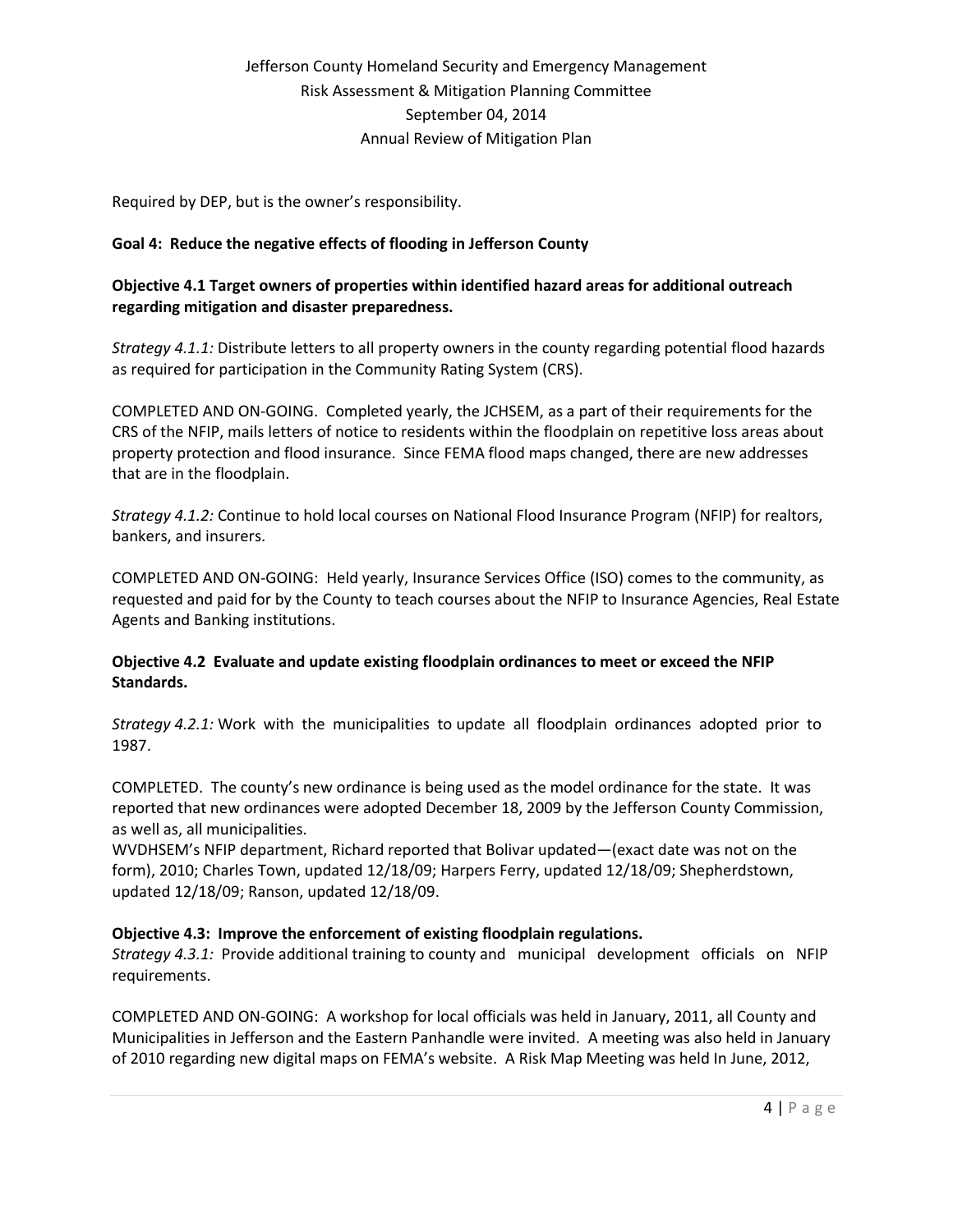attended by JCHSEM, Engineering Department, Planning Department, municipal representatives, as well as FEMA.

*Strategy 4.3.2: Initiate storm water management projects that tie into the Chesapeake Bay Watershed initiatives.*

*Adopted new stormwater regulations, January 1, 2014. Regulations that require water quality regulations. Strengthen for a 1 inch capture to slow runoff down. Matt Pennington reported others in Harpers Ferry, Ranson, Charles Town, and Shepherdstown. Will do Phase 2, which is a 1 inch capture. Should adopt in 2015*

*. Fairfax Blvd, green infrastructure. A few great programs involved-Cacapon Institute can increase trees with their CTREES program. Need to come up with \$1,500 in-kind match. Pinpoint the tree plantings. Funding for next 6 years. Open bi-annually. Link to Region 9 for Chesapeake Bay Watershed.*

Objective 4.4: Ensure that flood Insurance Policies remain affordable through county and municipal government programs.

*Strategy 4.4.1:* Support Jefferson County's efforts to continue the CRS program.

COMPLETED AND ON-GOING. Jefferson County submitted an application to enter the CRS Program in 2005. A letter was received, stating the County was being recommended to FEMA for entry into the program in 2006. County has been named a CRS Community as a Class 9. The Governor presented the County Commission with a plaque in the Spring of 2012 as a Class 8 CRS Community.

*Strategy 4.4.2: Provide training to municipalities on the CRS program and encourage them to participate.* 

COMPLETED AND ON-GOING. Jefferson County has been upgraded to a Class 8 Community, for a 10% reduction to flood insurance premiums. CRS was covered in a workshop that was held in January, 2011. Region 9 staff is working with municipalities to encourage them to become involved with the program.

*Strategy 4.4.3:* Obtain updated information on the number of NFIP policyholders in Jefferson County And its municipalities.

ON-GOING This information is received yearly from the WV Division of Homeland Security and Emergency Management's Mitigation Recovery Branch. The report (AW-242 Form) is generated by the WVDHSEM.

*Strategy 4.4.4: Coordinate with the USGS on the installation of river gauges in the Potomac River near Shepherdstown.*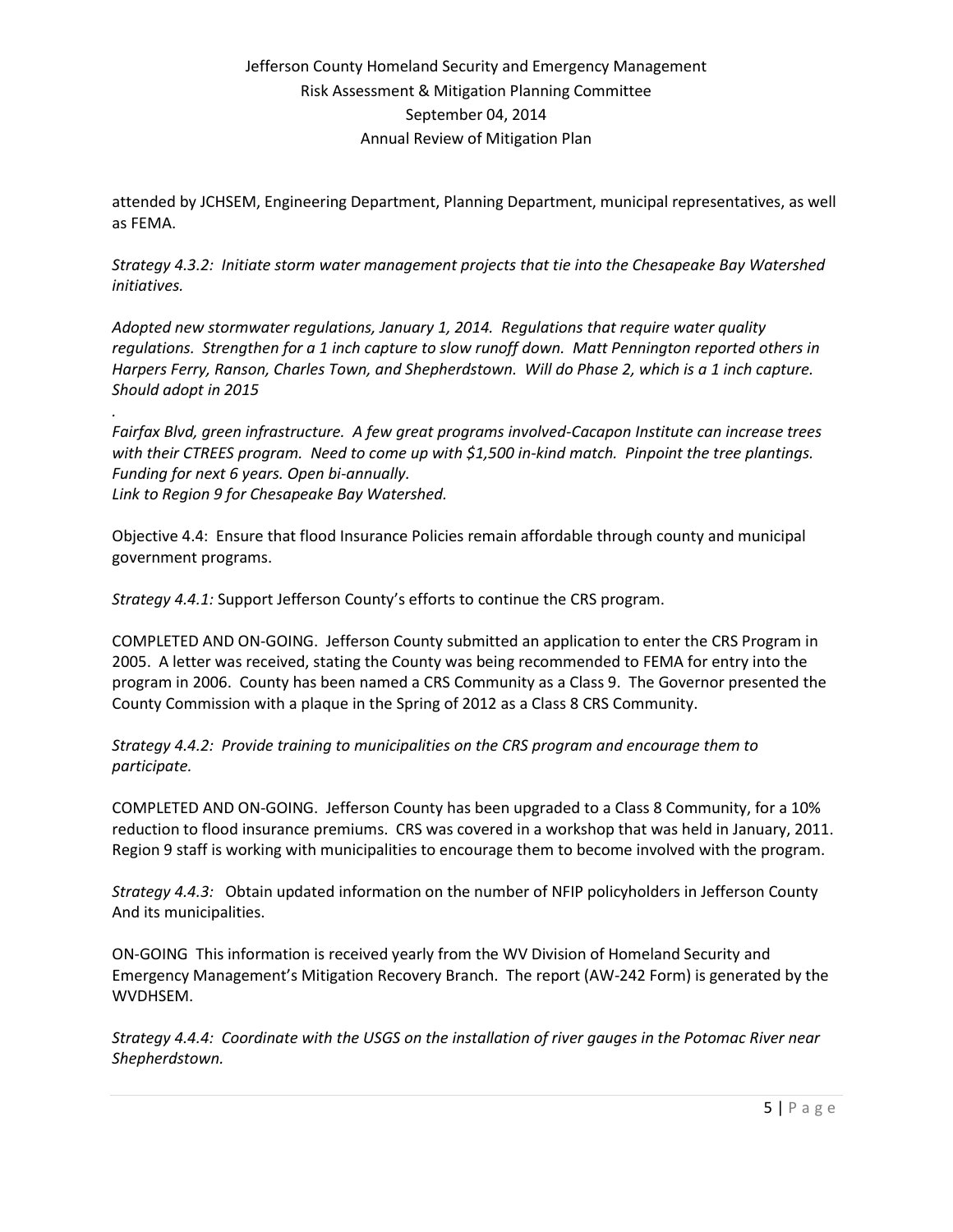USGS has no funding source for additional river gauges at this time.

Objective 4.5: Identify all repetitive loss structures throughout the County.

Strategy 4.5.1: Collect updated information of the number and location of all repetitive loss properties throughout the county and the municipalities.

COMPLETED AND ON-GOING. Conducted yearly. An updated list (January 31, 2003) of repetitive loss properties was obtained from ISO (Insurance Services Office) for properties located in the unincorporated areas of the County: ISO operates the National Flood Insurance Program for FEMA. There are 20 properties identified as repetitive loss properties. Of these, two properties cannot be identified by their descriptions, one no longer has a structure on the property as it was destroyed in the last flood, four owners were offered mitigation, but were not interested, three are not primary residences, three were acquired under HMGP #DR-1168 and are now managed as open space, one was elevated to the Base Flood Elevation (BFE) under HMGP #DR-1168, one owner has shown no interest in mitigation efforts, another was elevated to the BFE, paid for by the property owner. The remaining properties are mostly second homes, the rest could be candidates for mitigation if the property owners are interested and if funding is available. Staff of JCHSEM visits each repetitive loss property to map them, take pictures, and gather additional information. Additionally, staff confirms open space compliance during these visits. The last visit was completed in 2014.

*Strategy 4.5.2:* Develop a database of information on all repetitive loss properties including maps.

Completed. This project has been completed by the Jefferson County GIS/Addressing Office.

*Strategy 4.5.3:* Identify owners of repetitive loss properties who are interested in participating in future property acquisition and relocation projects.

UNCHANGED HMGP funds could become available statewide for mitigation projects after each Federally declared disaster. Properties would need to meet FEMA Cos/Benefit Ratio, and the owner would need to request mitigation. All considered projects must be approved by WVDHSEM, FEMA, and the local jurisdiction. New projects will need to be considered through the Engineering Department. One additional property was mitigation in 2011, the property was returned to its natural condition and will be managed as open space.

# **Objective 4.6 Update flood hazard mapping.**

*Strategy 4.6.1:* Work with FEMA and WVDHSEM on the Map Modernization Program to improve FIRMS. COMPLETED AND ON-GOING. FEMA mapping has been completed. The Map Modernization Program as been replaced with the RiskMAP program at FEMA. This program provides communities with flood information and tools they can use to enhance their mitigation plans and better protect their citizens.

Objective 4.7: Assess vulnerability of transportation systems and assets located in hazard areas.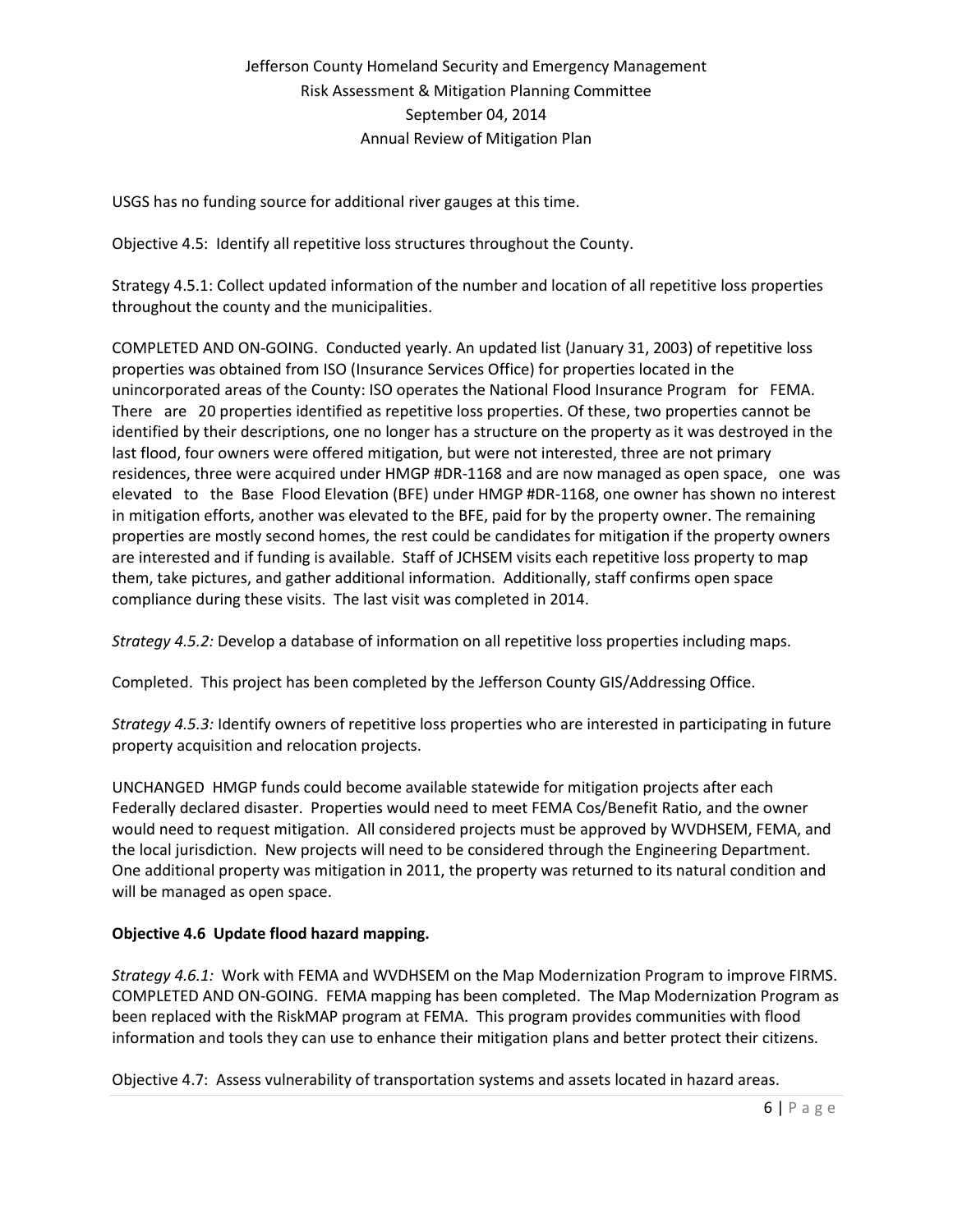*Strategy 4.7.1:* Work with WV Division of Highways to identify areas of frequent roadways flooding and develop mitigation strategies.

UNCHANGED: JCHSEM has identified all roads that are submerged in a flood.

**GOAL 5: Take measures to lessen the probability and severity of hazardous materials incidents in Jefferson County and the Cities of Charles Town and Ranson.**

**Objective 5.1 Conduct a Hazardous Materials Survey or Commodity Flow Study to better Understand the nature and extent of hazardous materials risks throughout the county.**

*Strategy 5.1.1:* Apply for Hazardous Materials Emergency Preparedness (HMEP) grant from WVDHSEM to finance the development of a Commodity Flow Study to determine what hazardous materials are used, stored, and shipped through the county.

# COMPLETED

The Jefferson County LEPC conducted a countywide Commodity Flow Study in 2007 to identify all hazardous materials that are either stored or traveling through the county and its municipalities. That plan was updated in 2012 and was shared with the emergency responder community. A new Hazardous Materials Response Plan was developed and exercised by the LEPC in 2013.

*Strategy 5.1.2:* Identify strategies to mitigate risks from the transportation and/or storage of hazardous materials in Jefferson County and the City of Ranson.

COMPLETED. The Jefferson County LEPC conducted a commodity flow study in 2007. Using the results of the study, the LEPC decided to develop a Propane Risk Assessment, which was completed in 2008 and 2009. The Commodity Flow Study was updated in 2012. A new Hazardous Materials Response Plan was developed and exercised by the LEPC in 2013.

# **Objective 5.2 Increase public safety and awareness with regards to hazardous materials incidents.**

*Strategy 5.2.1:* Increase education and awareness about shelter-in-place opportunities. Jefferson County LEPC to develop and deliver information to all county residents through community groups and/or Publications, information on how to shelter in place and when it is appropriate to do so.

COMPLETED AND ON-GOING. The Jefferson County Board of Education has developed a School Crisis Plan for man-made or acts of God disaster events. Two new sections have been added to the Plan-Terrorism and Sheltering in Place. Additionally, they are training school personnel about sheltering in place and have ordered supplies to keep in the schools for such emergencies. An exercise for shelter in place is being held when the teachers and students get back to school in August. Exercises were held in the fall of 2004 at the schools.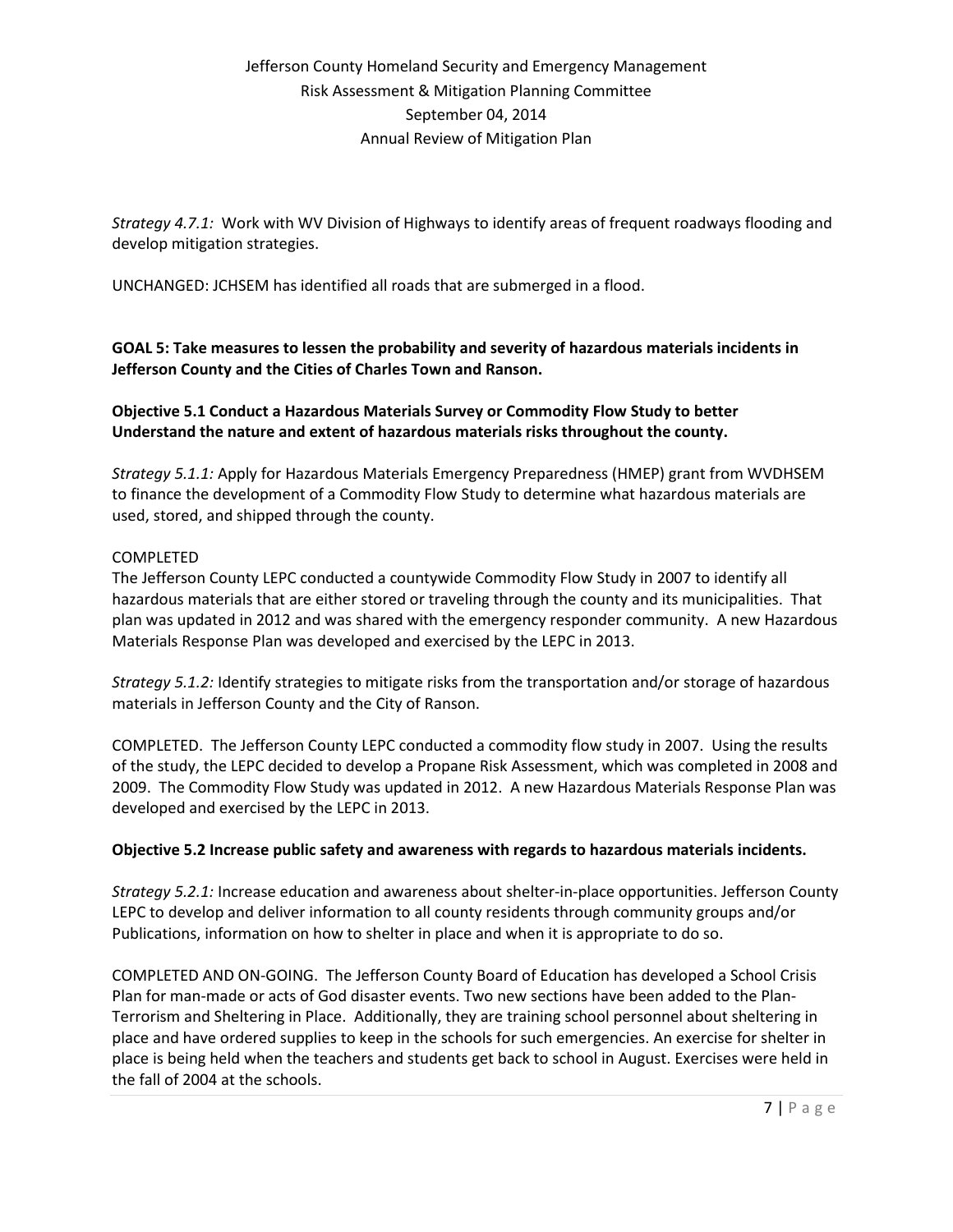*Strategy 5.2.1: Consider the installation of a Dynamic Message Board on the new section of Route 9.* COMPLETED. 2 Dynamic Message Boards have been installed. One is on Rt. 9; the other on Rt. 340.

Strategy 5.2.3: Install Uninterruptible Power Supply (UPS) systems on traffic signals.

Status: No updates.

# **Objective 5.3 Ensure adequate training and resources for emergency organizations and personnel.**

*Strategy 5.3.1:* Teach Community Emergency Response Team (CERT) classes in Jefferson County.

COMPLETED AND ON-GOING: The CERT Program Coordinator reported that this is an on-going strategy. Classes have been taught each year. Approximately 200 people have started the training; about 175 have finished it; and about 50-60 of those are NIMS trained.

# **Goal 6: Protect Jefferson County's population and critical assets from Landslides.**

### **Objective 6.1 Enact ordinances to limit development in areas prone to landslide.**

Strategy 6.1.1: Develop ordinances requiring logging companies to clean and replant areas that they log. The ordinance should include the amount of replanting that is expected.

The Director of Planning and Zoning reported that there is a buffer requirement. Also there is an RFQ for stormwater management with the Chesapeake Bay requirements. This is covered in the Subdivision Ordinances. Division of Forestry regulates logging.

### **Objective 6.2 Provide information to the public on best methods to protect mountainous properties from landslides.**

*Strategy 6.2.1:* Develop and distribute educational materials concerning erosion and sediment control and slope stabilization to assets located in landslide prone areas, including the proper installation of erosion control blankets, turf reinforcement mats, silt fences, filter bags, channel dikes and dams and turbidity barriers.

ON-GOING: The Blue Ridge Watershed Coalition and the Elk Run Watershed Group have initiated this strategy. This issue is also covered in the County's sub-division ordinance.

*Strategy 6.3.1: Consider implementing open space designations in landslide prone areas, to keep those areas undeveloped.*

Objective 6.4: Consider developing vegetation placement and management plans.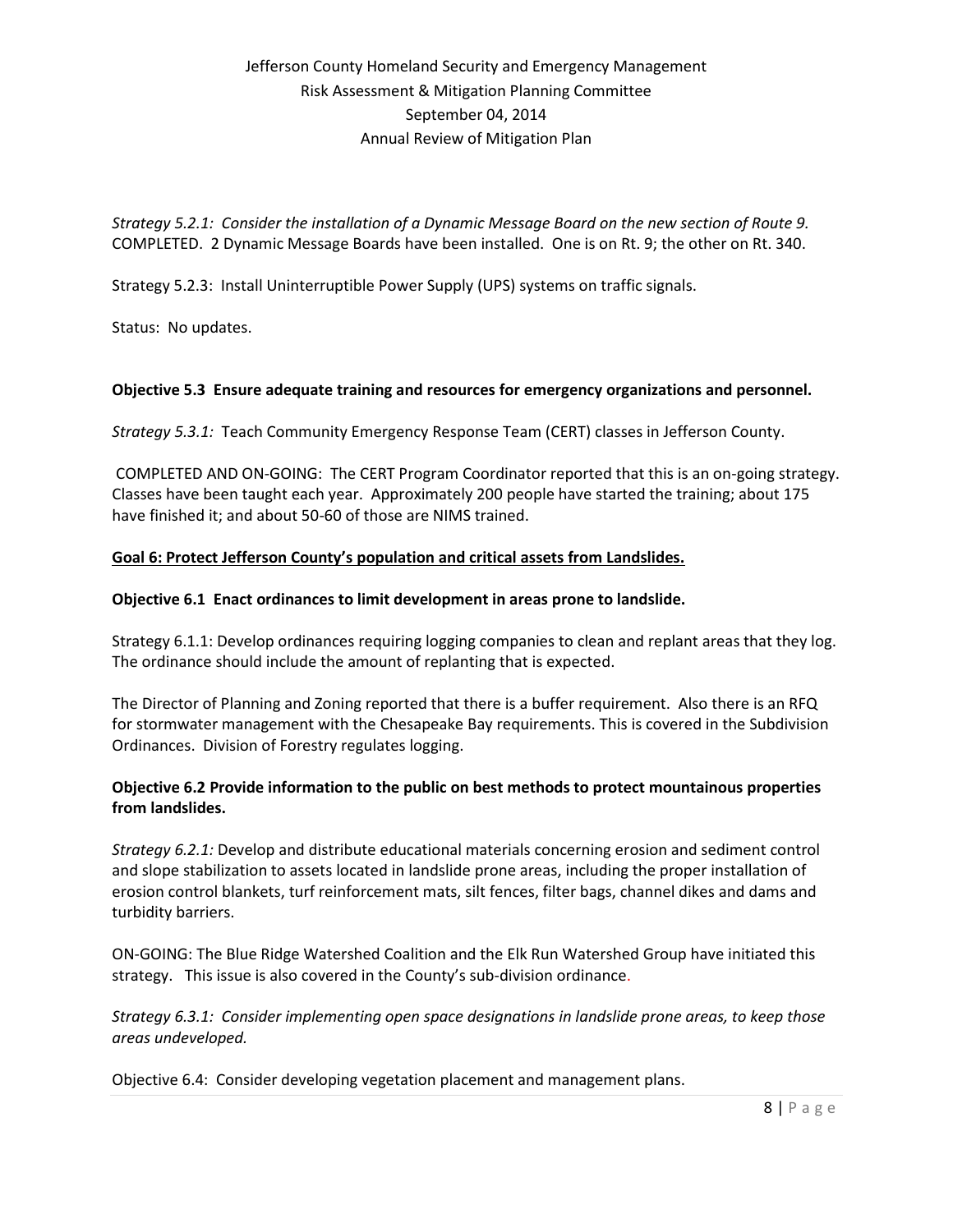Strategy 6.4.1: Consider planting various types of vegetation in landslide prone areas to increase soil stability through root length and strength and by absorbing precipitation.

Status: No progress, but it was noted at the annual meeting in 2014 that there are some funding opportunities through the Chesapeake Bay Program for this strategy.

# **Goal 7 Reduce the potential for damages as a result of Land Subsidence**

### **Objective 7.1 Protect critical infrastructure.**

*Strategy 7.1.1:* Conduct a detailed vulnerability analysis on the county's infrastructure to see what losses could be incurred during a land subsidence event (in pertinent areas).

UNCHANGED: This strategy has not yet been initiated, as a funding source has not been identified.

*Strategy 7.1.2:* Establish a long-term monitoring program to track the occurrence and distribution of subsidence. Even if groundwater withdrawals were reduced to the level of estimated annual recharge in the near future, primary and residual subsidence would continue for 5 to 10 years.

DELETED: THE CPC has decided to delete this strategy.

Objective 7.2: Restrict future development in land subsidence prone areas.

*Strategy 7.2.1 Consider implementing open space designations in land subsidence prone areas, to keep those areas undeveloped. If anyone submits a plat, that is something that should be identified on the plat.*

Objective 7.3: Conduct Hydrological Monitoring in land subsidence prone areas.

Strategy 7.3.1: Develop a system to monitor groundwater levels in subsidence-prone areas, as groundwater levels directly influence karst topography, which may lead to sinkholes and subsidence issues.

### **Goal 8 Reduce damages from severe thunderstorms and hail in Jefferson County.**

### **Objective 8.1 Increase public awareness that a severe thunderstorm and/or hailstorm is imminent.**

*Strategy 8.1.1*: Coordinate with the National Weather Service (NWS) to warn residents of impending severe thunderstorm conditions.

COMPLETED AND ON-GOING. The National Weather Service has a new program called Weather Ready Nation. Weather radios and local media are used to warn resident. JCECC went live with a new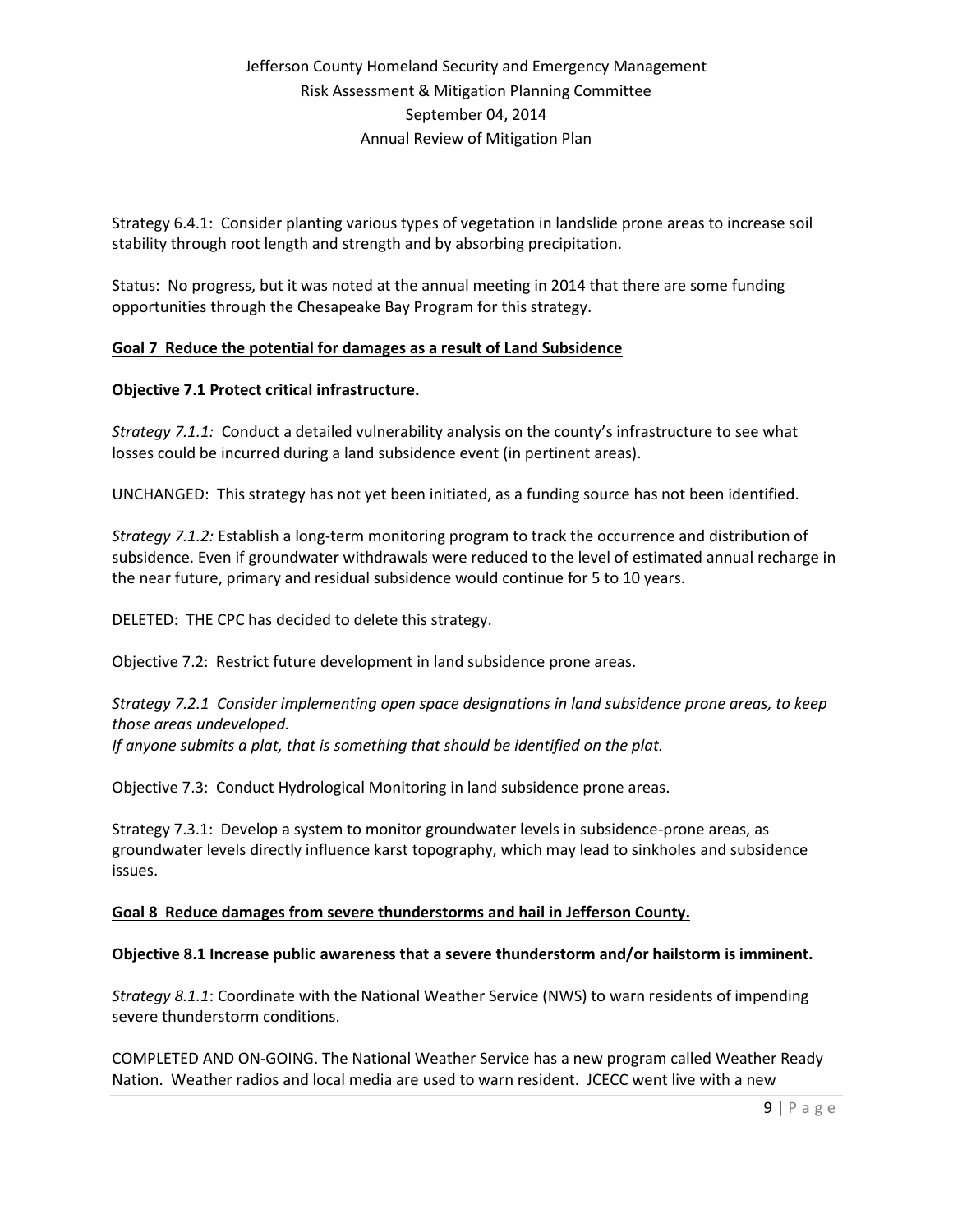Computer Aided Dispatch system in September, 2014. JCHSEM uses NIXLE as a service that residents can sign up to receive emergency alerts via email and/or text message.

*Strategy 8.1.2:* Encourage the use of NOAA Weather Radios among residents that continuously broadcast NWS forecasts and provide direct warnings to the public.

COMPLETED AND ON-GOING: Utilization of Weather Ready Nation and local media outlets. JCECC went live on a new CAD system and JCHSEM is utilizing NIXLE.

*Strategy 8.1.3:* Continue to conduct National Weather Service Storm Spotter classes.

COMPLETED AND ON-GOING: JCHSEM continues to sponsor storm spotter classes as often as the NWS can provide them. A Flood Storm Spotter Class was held in March, 2012. A Basic Storm Spotter Class was held in March of 2011, and a Winter Storm Spotter Class was held in November 2010. The latest class was in February, 2014.

*Strategy 8.1.4:* Ensure that surge protection, such as surge protectors and grounding, has been Installed on all critical electronic equipment owned by county government.

COMPLETED: Surge protection has been installed.

### **Objective 8.2 Decrease the probability of utility failures as a direct result of severe thunderstorms.**

*Strategy 8.2.1:* Coordinate with the power company to periodically trim trees near power lines to prevent limb breakage and power failures.

ON-GOING. The power company continues to make efforts to clear right of ways.

Objective 8:3: Minimize damage to public and private structures as a result of hailstorms.

*Strategy 8.3.1: Encourage the use of laminated glass in window panes during all new construction.*

ON-GOING during new construction.

### **Goal 9: Reduce damage from severe wind and tornadoes in Jefferson County**

#### **Objective 9.1 Increase public awareness that severe wind and tornadoes are imminent.**

*Strategy 9.1.1: Coordinate with the National Weather Service (NWS) to warn residents of impending severe winds and possible tornado conditions.*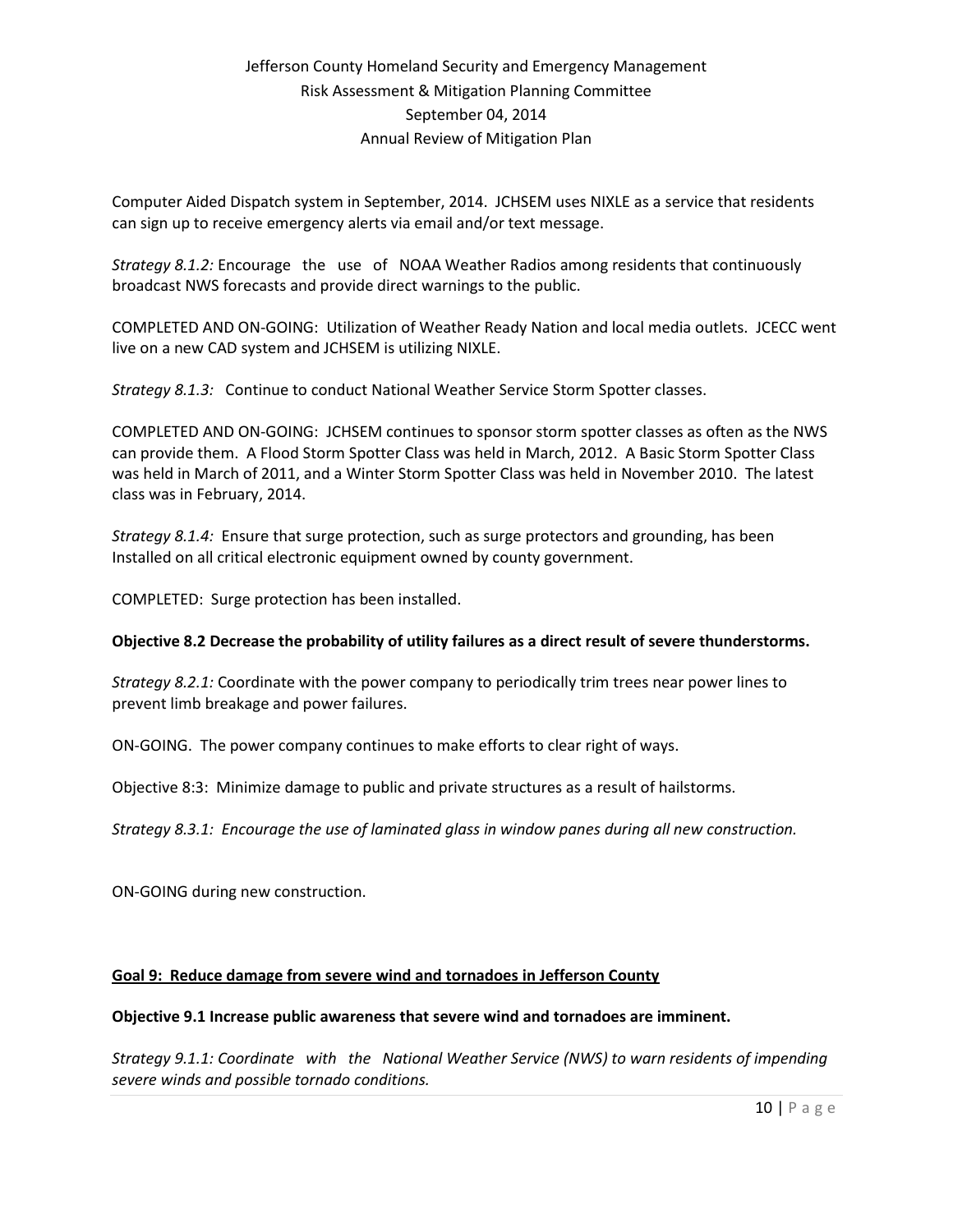COMPLETE AND ON-GOING: Jefferson County utilizes the NWS, NOAA, EAS, Nixle, Facebook, and Twitter to warn local residents.

*Strategy 9.1.2: Conduct upgrades on the Sheriff's Mobile Command Center vehicle.*

COMPLETE AND ON-GOING: Radio consoles and other equipment have been installed. It is having a new roof put on it. Equiped with CAD, dispatch.

Objective 9.2: Minimize future damage from severe wind or tornadoes throughout Jefferson County by increasing control over construction activities.

*Strategy 9.2.1: Reduce the risk of mobile home damage by suggesting the use of tie-downs with ground anchors appropriate for the soil type.*

COMPLETE AND ON-GOING: Current building codes require tie downs for mobile homes.

Objective 9.3: Evaluate existing shelters to determine adequacy for current and future populations.

*Strategy 9.3.1: Ensure that all shelters have adequate emergency power resources. Churches and other facilities that may be used as shelters should consider installing backup generators.*

ON-GOING: The local chapter of the ARC and the Schools no longer have MOUs in place for the use of shelters. JCHSEM has MOUs in place with the School system for uses identified by the Emergency Manager. The ARC will be using churches as shelters as much as possible. The ARC needs to complete Prime Power Surveys for all ARC shelter facilities. It was reported that Prime Power Surveys have been completed on county schools. The Jefferson County Health Department has Point of Dispensing (POD) sites located throughout the county.

*Strategy 9.3.2: Establish a protocol for the sharing of annual shelter survey information between the Local Red Cross Chapter and the JCHSEM.*

The Eastern Panhandle Chapter of the American Red Cross maintains information on the site of each approved shelter. They also have information on how many people can be housed or fed at the site and availability of back-up power resources/available there. They are prepared to meet with the JCHSEM on an annual basis, if requested

### **Goal 10 Reduce the effects of severe winter storms in Jefferson County.**

Objective 10.1: Minimize future damage from severe winter storms throughout Jefferson County by increasing response capabilities.

Strategy 10.1.1: Coordinate with local private contractors to develop mutual aid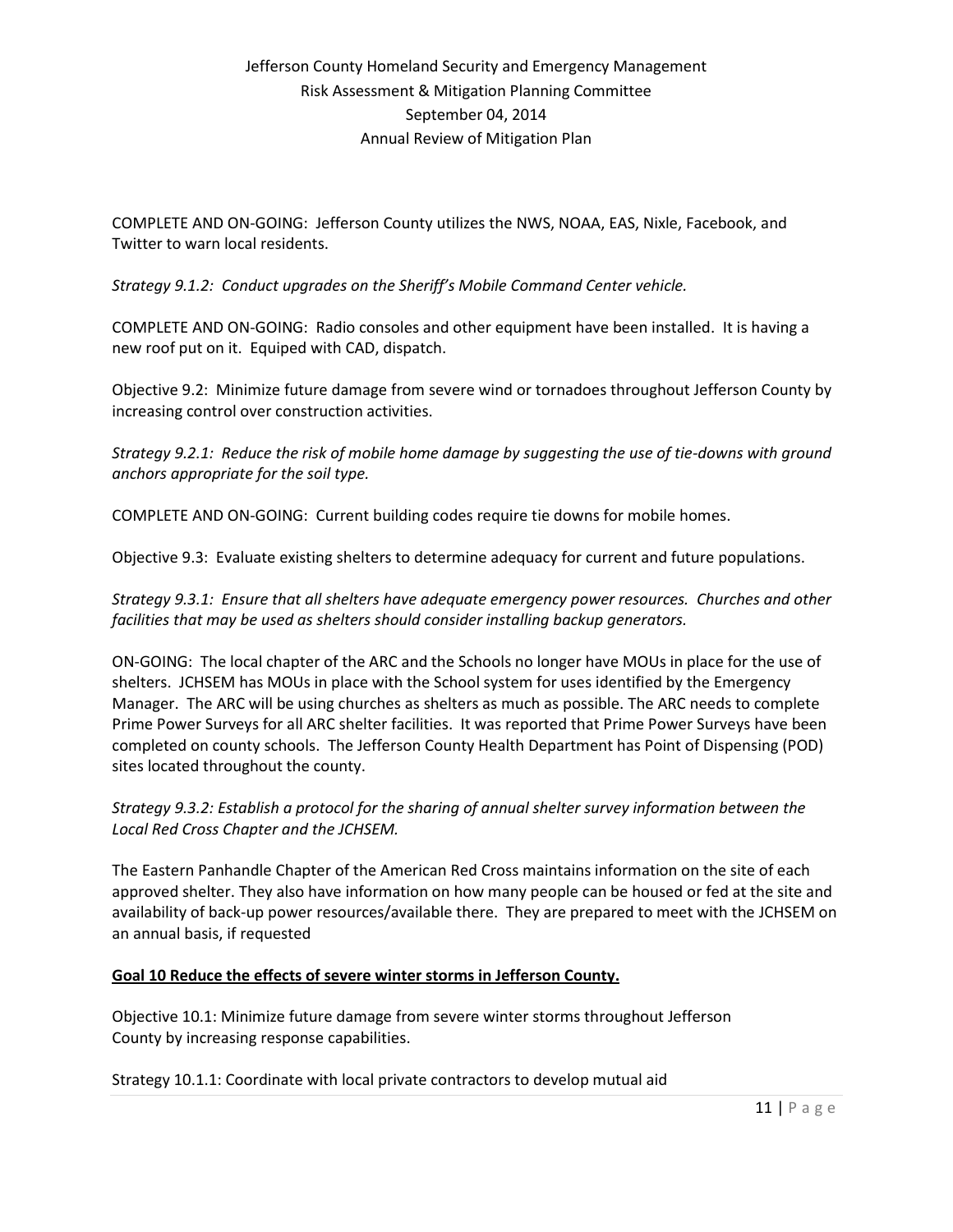agreements for emergency snow removal, also develop a Debris Management Plan that can be implemented following a disaster occurrence.

Status: COMPLETED & ON-GOING During the December 2010 snowstorm, the EOC was able to gather a good list of private local contracts that were willing to move snow, no official MOUs are in place. These resources have also been added to the Jefferson County Resource Database.

Objective 10.2: Educate the general public on proper procedures to take to prepare for a winter storm.

Strategy 10.2.1: Develop a part of the website that describes the proper procedures to take to safeguard against and prepare for winter storms.

Status: COMPLETED & ON-GOING Jefferson County included weather related preparedness brochures as well as Business Continuity Planning information in their display at the 2003-2012 Jefferson County Fairs and other public events. Information included the FEMA Business Disaster Planning Guide, a booklet that was prepared for the Business Continuity Planning Workshops locally and information from the Institute for Business and Home Safety.

Strategy 10.2.2: Work with WVDHSEM and FEMA to develop a long term recovery plan.

Status: NEW STRATEGY

Objective 10.3: Ensure a backup power supply for major agricultural producers and dairies.

Strategy 10.3.1: Encourage agricultural producers and dairies to plan for power outages and install backup power supplies. Conduct an assessment of the applicability of renewable energy sources as a potential backup power supply.

Status: NEW STRATEGY

Strategy 10.3.2: Pre-wire critical facilities for generators, and provide backup generators for fire departments that do not yet have them.

Status: All Fire Departments now have generators.

Strategy 10.3.3: Conduct prime power surveys for all critical infrastructure.

Status: 30 completed, the rest are on-going.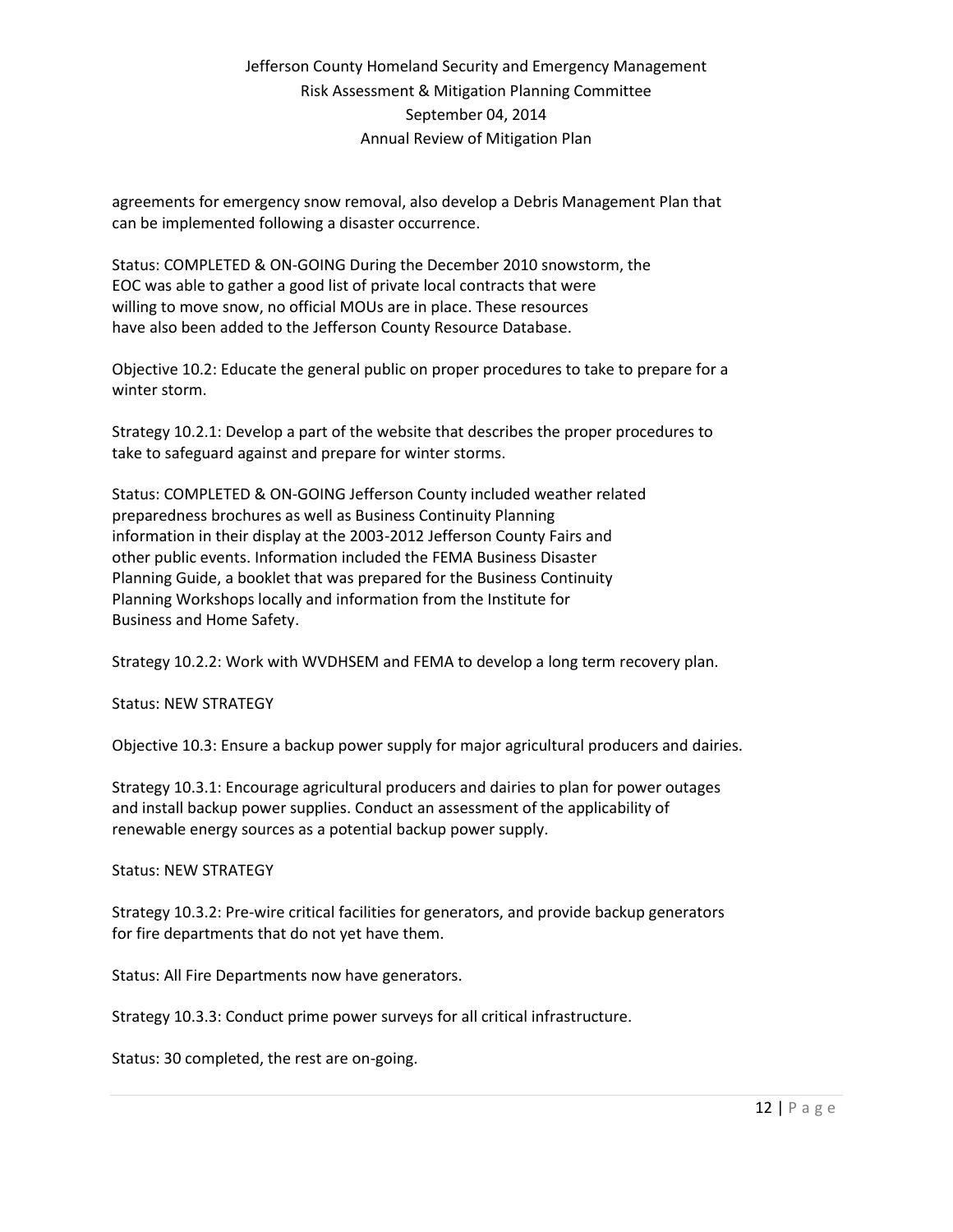Goal 11: Protect the general public in Jefferson County from potential biological, chemical, or Weapons of Mass Destruction (WMD) terrorist events.

### **Objective 11.1 Increase countywide preparedness for terrorist attacks.**

*Strategy 11.1.1:* Develop and/or enhance terrorist incident response annexes in the county Emergency Operations Plan (EOP).

COMPLETED: The EOP is updated annually and each annex is updated at least every 5 years.

*Strategy 11.1.2:* Increase the knowledge of the general public concerning preparedness through the preparation of informational brochures, town meetings, training seminars, etc.

COMPLETED and On-GOING: Informational brochures are distributed at fairs, festivals, public speaking engagements, and during National Preparedness Month in September.

*Strategy 11.1.3: Coordinate with local media to alert the public as to the current threat status.* 2012: This strategy had to do with the old Color Codes used by US Homeland Security. They do not use these any longer.

DELETED: The CPG decided to delete this strategy

### **Objective 11.2 Enact response programs to cope with terrorist attacks should they occur.**

*Strategy 11.2.1:* Establish trauma centers to offer medical attention and counseling to affected populations in the event of a terrorist event.

COMPLETED: WVU Healthcare-Jefferson Medical Center has a level 4 trauma center, which can be utilized to stabilize patients and divert. The hospital can keep 25 people daily, and a surge plan has been developed by them.

*Strategy 11.2.2:* Continue education and training efforts of first responders and emergency personnel.

ON-GOING: This is conducted countywide on an ongoing schedule through RESA. There are also additional classes available through the WVDMAPS CourseMill and other opportunities on various websites. Regional Exercises are held.

Strategy 11.2.3: Consider providing heightened security at public gatherings, special events, hazardous materials facilities and critical community facilities and industries.

Status: UNCHANGED: A discussion about the PCII-Protected Critical Information on Schools was had amongst CPC members, and how information becomes PCII and is protected.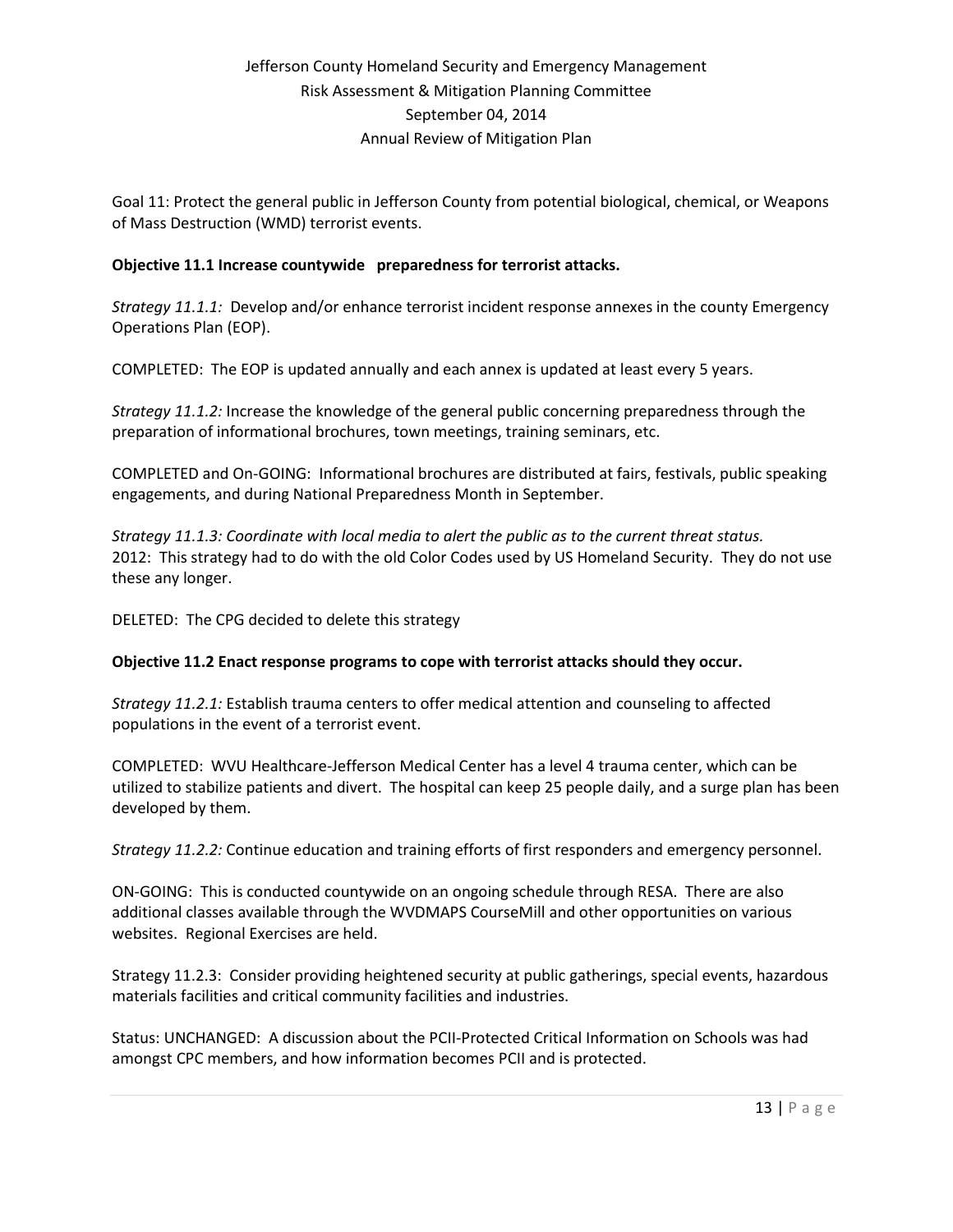*Strategy 11.2.4: Make arrangements or other wise establish mass morgue facilities to be used following potential mass casualty events.* 

ON-GOING: The Health Department is currently in the process of developing a mass fatality plan and a GAP analysis. A Mass Fatality Planning Committee has also been established, spearheaded by the Jefferson County Health Department. The LEPC held a Mass Fatalities Conference in October, 2013 where classes were offered in several areas surrounding mass fatalities.

# **Goal 12 Protect Jefferson County's population, critical infrastructure and forests from wildfires.**

### **Objective 12.1 Educate the public on how to avoid starting wildfires.**

*Strategy 12.1.1:* Create displays for children's programs that teach safety. Examples of information to be used would be similar to that on the FEMA for kids CD and/or the Sparky Fire Safety Program.

COMPLETED and ON-GOING: The JCHSEM booth at the Jefferson County Fairs has included information on Fire Safety (NFPA Sparky the Fire Dog Coloring and Activity Books). Disaster Preparedness Coloring Books, and coloring books from the Home Safety Council.

# *Strategy 12.1.2: Encourage residents in rural areas to inspect and clean their chimneys at least once a year.*

*Woodburning air quality with using dry wood. Encourage updating your woodstove to EPA compliant.*

*Strategy 12.1.3:* Encourage residents and businesses to maintain their property in or near forested areas (including short grass; thinned trees and removal of low hanging branches, cleaning of dead or dry leaves, needles, twigs, etc.), and to create a buffer zone (defensible space) between structures and adjacent forests.

COMPLETED AND ON-GOING: A Property Safety Ordinance was adopted on January 7, 1999 and amended on May 20, 2010.

**Goal 13 Reduce or eliminate the negative effects of various other hazards in Jefferson County, and improve upon the protection of the citizens of Jefferson County from all natural and man-made hazards.**

**Objective 13.1 Develop and distribute public awareness materials about natural hazard risks, preparedness, and mitigation.**

*Strategy 13.1.1:* Create displays for use at public events (health fair, public awareness day, and county fair). This display would include pictures and information, such as that contained in FEMA's Retrofitting for Homeowners Guide, Elevating Your Flood Prone Home, Elevating Residential Structures, and information on the NFIP.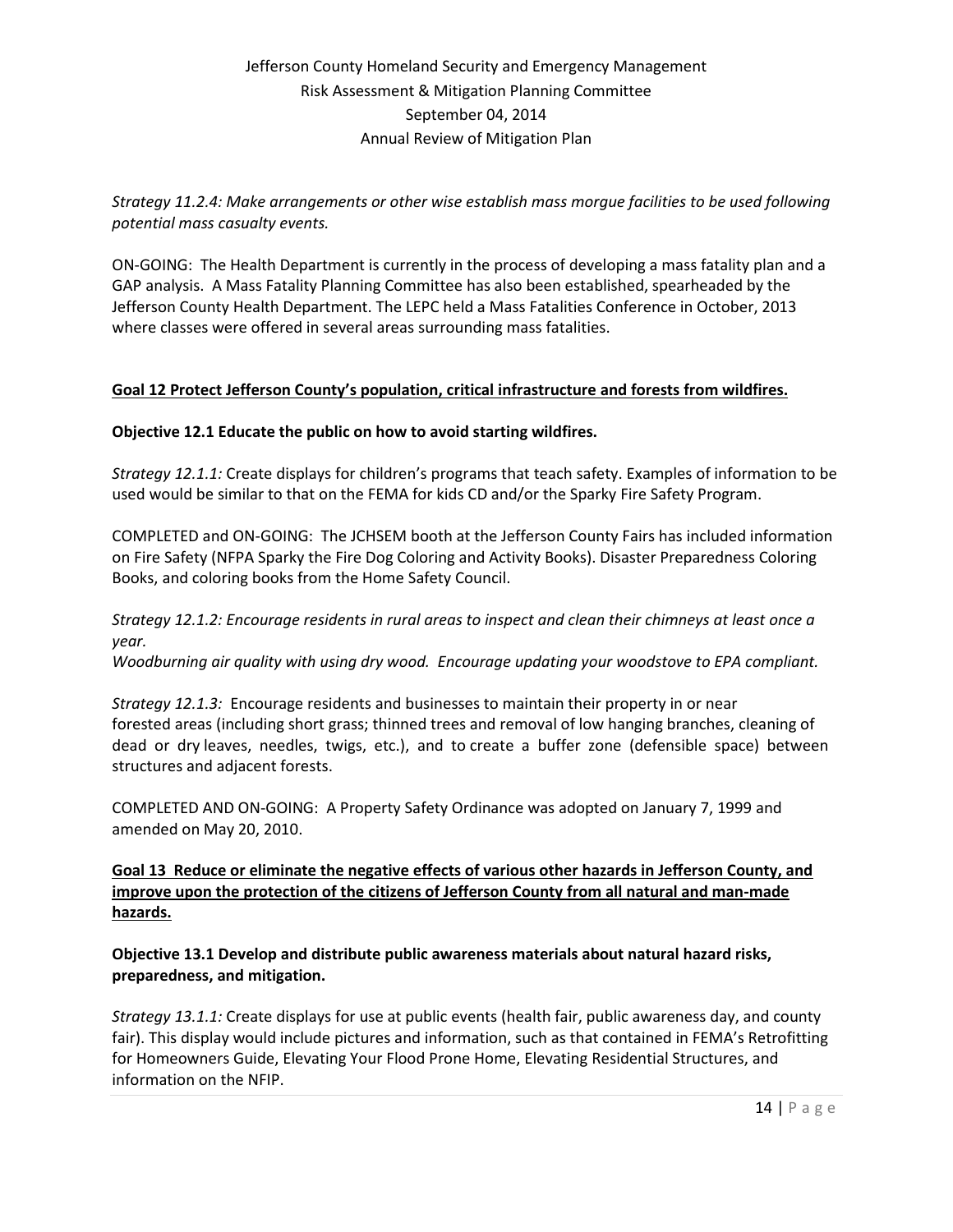COMPLETE AND ON-GOING: JCHSEM's display at the Jefferson County Fair includes mitigation information. The display highlights the Jefferson County Risk Assessment and Mitigation Plan, flood homeowner's and business mitigation information, information about elevating homes, retrofitting information, and National Flood Insurance Information. Flooding handouts include: Are You Protected from the Next Flood? Coping a Flood- Before, During and After, Answers to Questions about the NFIP, Avoiding Flood Damage: A checklist for homeowners, Top 10 Facts about Flood Insurance, What you need to know about Federal Disaster Assistance and National Flood Insurance, Myths and Facts about the NFIP, How the NFIP works, NFIP Insurance Agent's Lowest Floor Guide, NFIP Increased Cost of Compliance Coverage, things you should know about flood insurance, An Ounce of Prevention is Worth a Pound of Cure, Floods, The Awesome power, Tropical Cyclones and Inland Flooding, Homeowners Guide to Retrofitting. The JCHSEM has a 10'X10' display and two tabletop display boards that are used for events. Flood Mitigation materials are available any time that the display is up, as well as from the Homeland Security Office.

An Animal in Disaster Display was developed and used at the Jefferson County Fair. It includes information about domestic pets, agricultural animals and horses. In addition to the display board, brochures were available, including: The American Red Cross/The Humane Society of the United States, "Pets and Disasters-GET PREPARED"; The Humane Society of the United States, "Disaster Preparedness for Pets"; The Humane Society of the United States, "Disaster Preparedness for Horses"; The Humane Society of the United States, "Disaster Preparedness for Livestock"; The National Humane Education Society's, "Disaster and Your Pets"; The Veterinary Medical Association's, "Saving the Whole Family" and the Jefferson County Animals in Disaster Plan. The new table top display was used at the Jefferson County Fair and at Furry Fun Fest at Briggs Animal Adoption Center in 2004.

In addition to the information booth at the fairs and festivals, the JCHSEM also conducts lunch and learn sessions during national preparedness month. The county won the "United We Stand" award from FEMA Region III in 2010.

*Strategy 13.1.2:* Create materials that are targeted towards tourist populations. Work with the Jefferson County Convention and Visitors Bureau, the US Park Service and others to alert tourists to potential natural hazard areas and what to do if a natural or man-made hazard occurs during their visit to Jefferson County.

ON-GOING: This strategy has been initiated, however; is still a work in progress.

*Strategy 13.1.3:* Send news releases to local newspapers, radio and TV stations about pre-Disaster information. Our media strategies are designed to reach all areas of Jefferson County Ms. Miller noted this strategy is ongoing.

COMPLETED and ON-GOING: The following media is used for distribution of information/press releases:

a. Radio – WVEP (88.9 FM), WSHC (89.7 FM), WINC (92.5 FM), WKMZ (95.9 EM –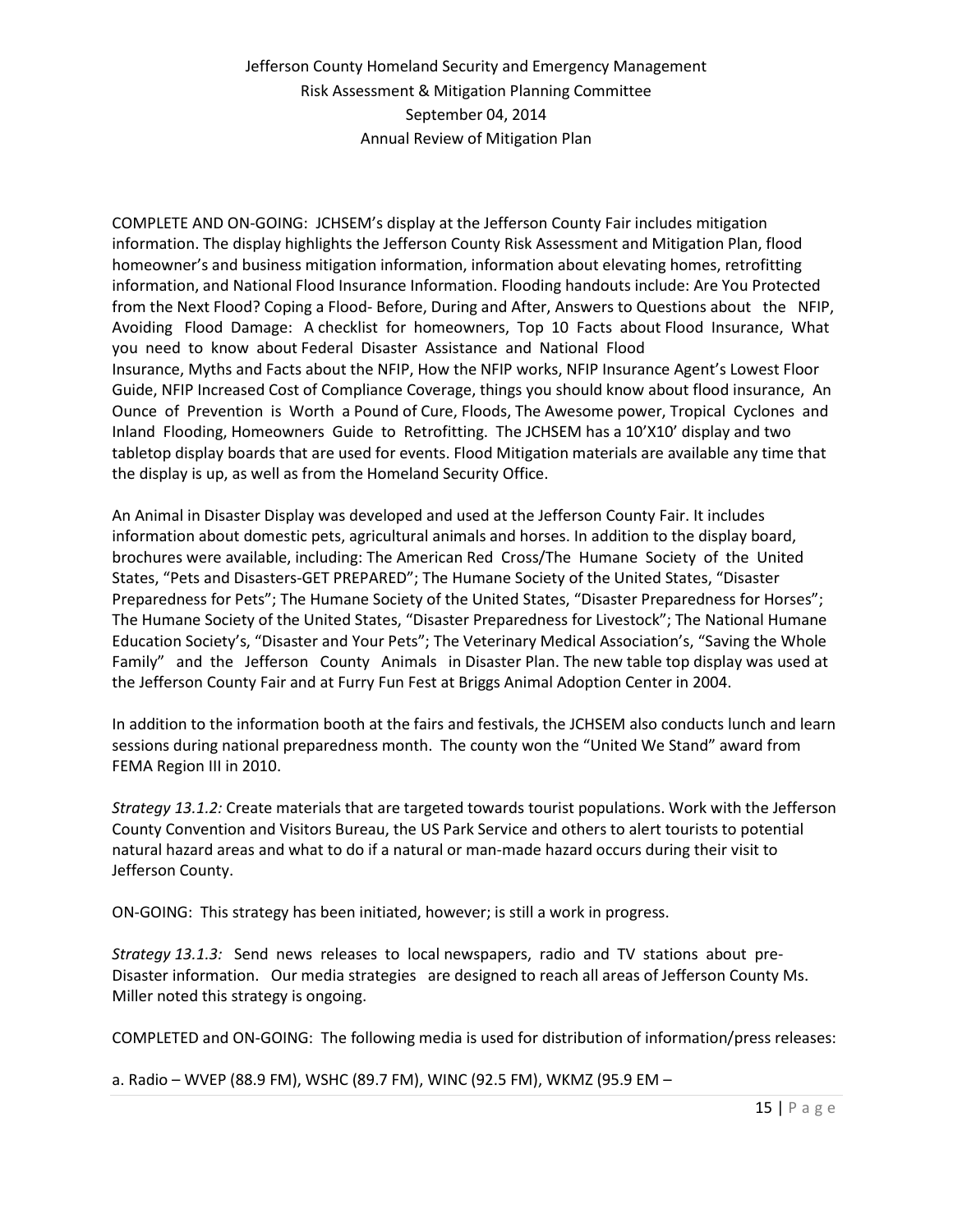EAS), WLTF (97.5 FM – EAS), KISS (98.3 FM), WUSQ (102.5 FM), WRNR (106.5 FM), WWEG (106.9 FM), WRNR (740 AM), WEPM (1340 AM – EAS), WMRE (1550 AM)

b. Television – WHAG (Channel 11), WWPB (Channel 31), WWPX (Channel 60) – Note: These are Comcast stations.

c. Newspapers – The Shepherdstown Chronicle, The Spirit of Jefferson, The Journal (Martinsburg), The Shepherdstown Observer

d. Internet – Nixle, Facebook, Twitter

*Strategy 13.1.4: Create a public speaking series to include topics such as types of natural disaster and risk, how to develop a family disaster plan, how to develop a family disaster supply kit, how to develop a business contiuity plan, simple type of mitigation projects for homeowners, etc. these speaking engagements will be offered to civic groups such as Rotary and Kiwanis Clubs, the Chamber of Commerce, Church and interfaith groups, Boy and Girl Scouts, etc.*

COMPLETE and ON-GOING: There are several program topics available to groups.

*Strategy 13.1.5: Ensure that the Red Cross citizen's disaster course is held on a frequent basis.*

COMPLETE AND ON-GOING: Red Cross Classes are now available on-line. Additionally, a shelter training and exercise was held in Berkeley County for the region in July, 2014. The ARC holds a variety of courses, including Adult, infant, and child CPR, AED, Basic First Aid.

*Strategy 13.1.6: Update the county website to provide hazard related information that is easily accessible. The County Commission website has information about disaster preparedness and related activities. The plan is to expand and update the website as needed and as appropriate in a timely manner to benefit all County residents.*

COMPLETED AND ON-GOING: The County Website is at [www.jeffersoncountywv.org.](http://www.jeffersoncountywv.org/) A new website is being constructed by contractors in 2014.

*Strategy 13.1.7:* Continue to work with the Jefferson County school system to promote hazard mitigation education and awareness and discuss ways to better integrate mitigation into the curriculum.

COMPLETE AND ON-GOING: This strategy is ongoing through the Disaster Ready Kids Program in the Spring and Fall. The Fire Prevention Month activities were cut from the 2015 JCHSEM budget.

*Strategy 13.1.8: Continue to work with non- governmental organizations (youth services, Professional, religious) to promote mitigation education and awareness.*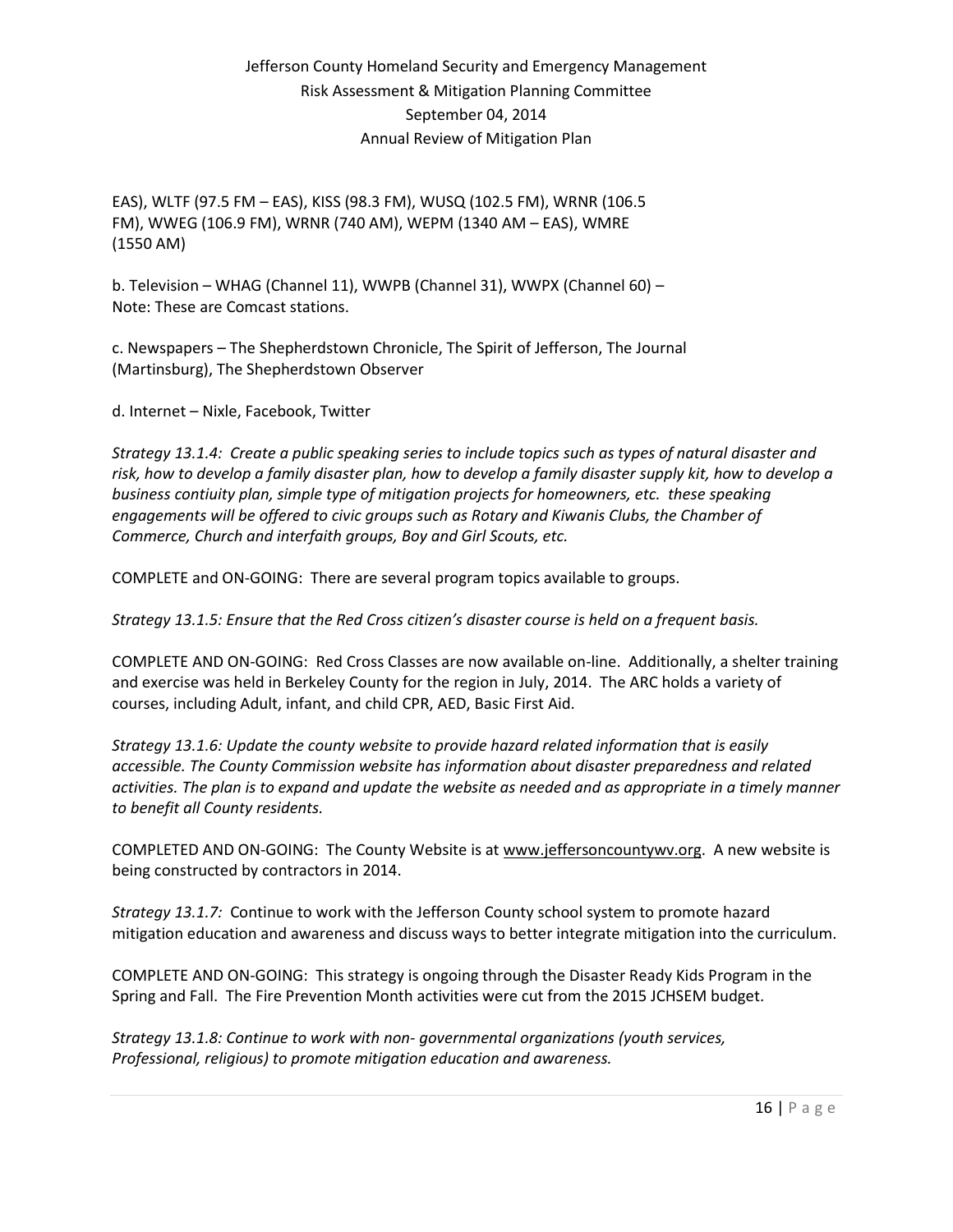COMPLETE and ON-GOING: These programs and workshops have been held in a variety of settings (i.e. Resilient Neighbors Network). Most recently they have focused on Whole of Community; Whole of Nation initiative that DHS/FEMA is promoting. Jefferson County was named as a Pilot Community of the Resilient Neighbors Network.

*Strategy 13.1.9: Establish all-hazard resource centers to be located in the main office of the county And cities. The centers will act as a repository for information on local hazard identification, Preparedness and mitigation strategies for use by citizens, realtors, and lenders.*

COMPLETE AND ON-GOING: These resource centers have been established in the local libraries as a requirement for the Community Rating System activities. Additionally, there is a media center within the Homeland Security and Emergency Management office that contains a section on flooding, with additional sections on Disaster Preparedness, Fire and Fire Safety, Weather, a Children's section, Counter Terrorism and other mitigation.

# **Objective 13.2 Provide protections for domestic pets, livestock and wildlife during and following disasters in Jefferson County.**

*Strategy 13.2.1: Develop adequate emergency shelter and evacuation plans for animals (domestic Pets, livestock, and wildlife). Establish a committee representative of all areas of the county that will Include vets, pet store owners, the Humane Society, animal shelters, the WVU Extension Service and other interested parties to work on animal -specific evacuation and sheltering needs.*

*The County just purchased an Animals in Disaster Trailer with supplies that is for the Region as a Rapid Response Trailer for pets. A training was held for the region in Jefferson County in 2013 to teach how to set up an Emergency Animal Shelter for disasters. It was taught by Florida SARC. A regional Animals in Disaster Plan was developed within WV Homeland Security Region 3.*

*Strategy 13.3.1: Meet with groups of potential volunteers to attempt to increase the number of trained responders. Groups will include all county fire departments, doctors, nurses and EMS personnel who may become first responders in a bio-terrorism event.*

*COMPLETE AND ON-GOING: JCHSEM has encouraged volunteers to take training from the ARC and MRC. CERT classes are taught by JCHSEM to local residents. The Sheriff's Department has a volunteer Reserve Unit. All of Jefferson County's Fire Companies are Volunteer Agencies.*

*Strategy 13.3.2: Incorporate Light Detection and Ranging (LIDAR) mapping into current GIS Mapping.*

Status: COMPLETE: In 2012 FEMA developed LIDAR. We have the data available, but we struggle with time to be able to use it.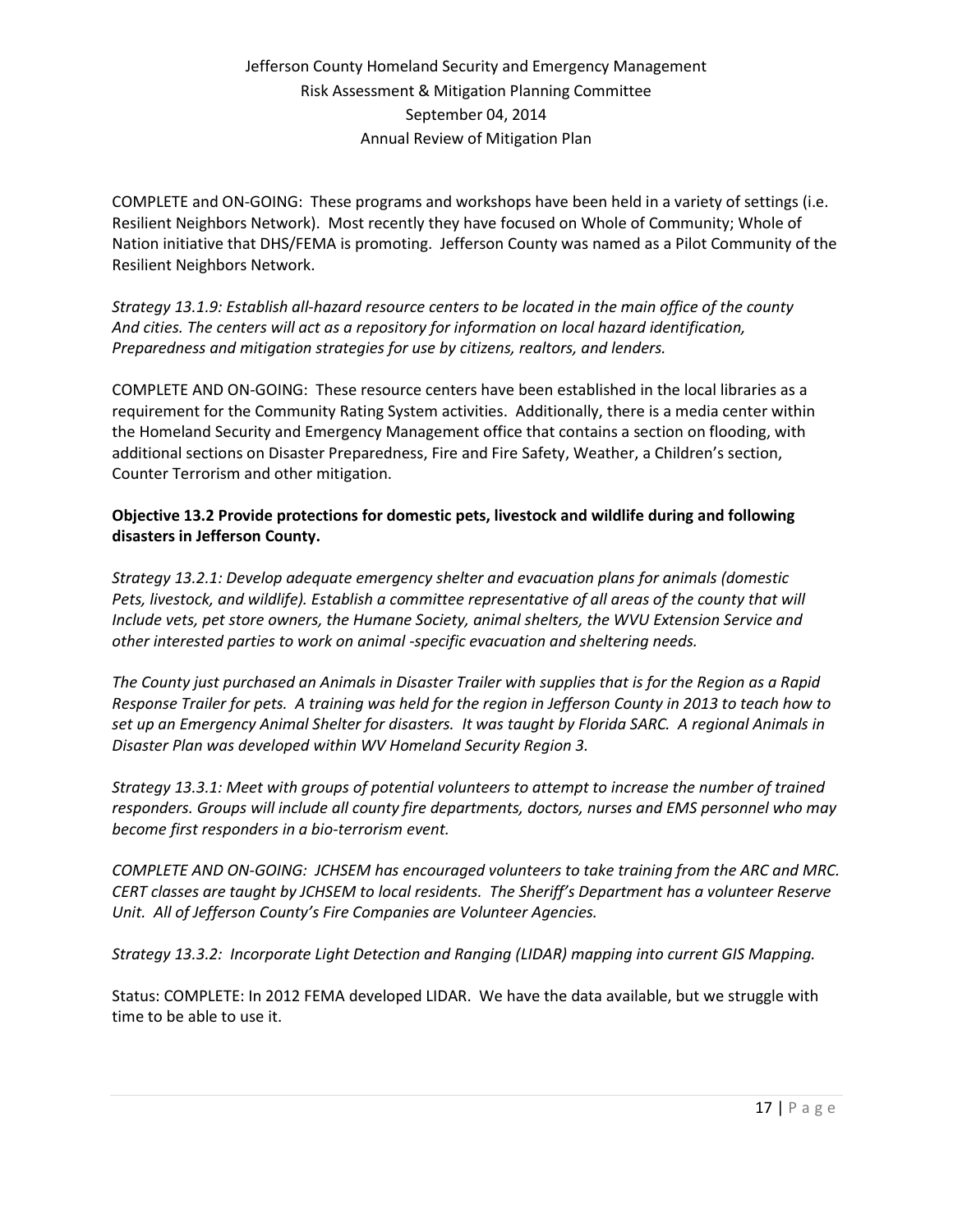### **Objective 13.4 Provide training for local first responders.**

*Strategy 13.4.1:* Conduct annual tabletop disaster exercises with local law enforcement, emergency Managers, city and county officials, and other disaster response agencies.

COMPLETE AND ON-GOING: JCHSEM has been involved with numerous exercises over the years. The most recent include: Cold As Ice Series, A Train Kept A Rollin'. We will be involved in an exercise with WV Hospital Association Region 8 and 9 Exercise in December, 2014.

*Strategy 13.4.2:* Provide information about local, regional, state, and federal training opportunities to fire departments, EMS, ambulance services, and other emergency responders.

COMPLETED AND ON-GOING: A list of all known training was developed and is listed in the JCHSEM Public Awareness, Education and Training Strategies, as well as the county website. Training for first responders is available through RESA.

### **Objective 13.5 Direct new development away from high hazard areas.**

*Strategy 13.5.1:* Review existing regulations to ensure adequacy in reducing the amount of future development in identified hazard areas.

ON-GOING: Ordinances continue to be reviewed and revised.

*Strategy 13.5.2:* Review all comprehensive plans to ensure that designated growth areas are not in hazard areas.

ON-GOING: Close to finishing the Comprehensive Plan. There is a goal to have it finished in December, 2014.

*Strategy 13.5.3:* Review all capital improvement plans to ensure that infrastructure improvements are not directed towards hazardous areas.

ON-GOING Ordinances continue to be reviewed and revised.

### **Objective 13.6 Improve emergency preparedness in Jefferson County and its incorporated Municipalities.**

*Strategy 13.6.1: Review the existing Jefferson County Emergency Operations Plan (EOP) and update where necessary based on the recommendations of the Jefferson County Hazard Mitigation Plan.*

*One annex is reviewed, updated, or developed each year. In 2011 a Drought Annex was developed, updating the Engineering Annex, Training and Exercise Annex, a new Transportation Annex, reviewing the Damage Assessment Annex and will integrate a new Regional Animals Annex.*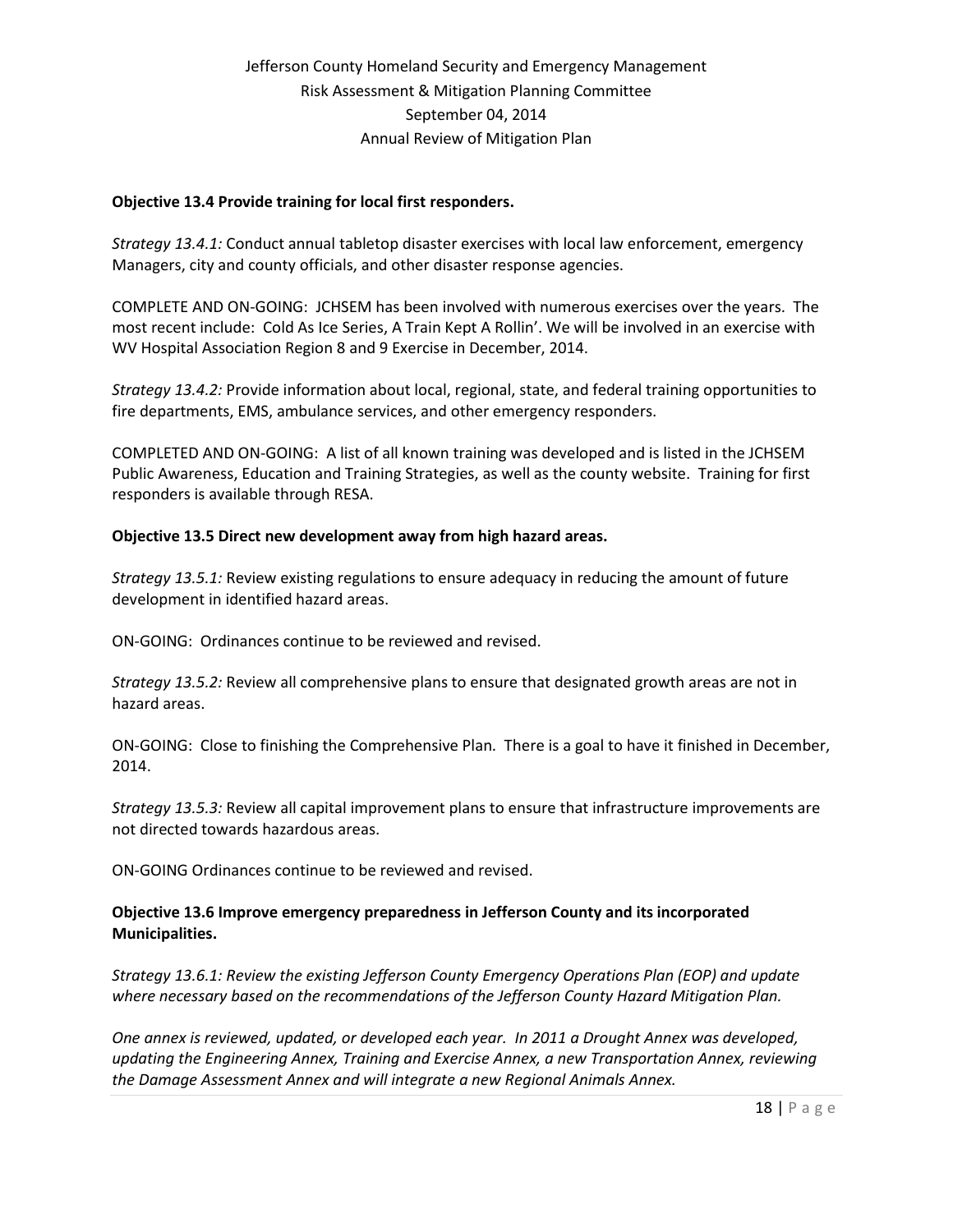*13.6.2: Coordinate with the Eastern Panhandle Homeowners Association (HOAs) for their inclusion into the 911 Addressing compliance program.*

13.6.2—It is complete. GIS Department coordinated this.

**Objective 13.7 Improve coordination and communication among disaster response organizations, local, and county governments.**

*Strategy 13.7.1:* Expand the mission and membership of the Jefferson County Local Emergency Planning Committee (LEPC) to act as a countywide disaster task force.

DELETED: The CPC decided to delete this strategy.

### **Objective 13.8 Update equipment at the E 911 Communications Center**

*Strategy 13.8.1: Develop a plan to implement the Needs Assessment recommendations developed by the Public Safety System Consultant.*

ON-GOING: Jefferson County constructed a new Emergency Operations Center and Emergency Communications Center in 2008. CAD went live in September, 2014.

### **Objective 13.9 Develop public/private partnerships toward the protection of private properties.**

*Strategy 13.9.1:* Continue to support initiatives established under the Jefferson County Project Impact.

COMPLETED AND ONGOING. Jefferson County was recently named as one of the pilot communities for the Resilient Neighbors Network, which works well with the concept of the Project Impact Program and the Whole of Community efforts.

*Strategy 13.9.2:* Evaluate the feasibility of the continuation of a funded Project Impact Coordinator position in Jefferson County.

DELETED. THE CPC has decided to delete this strategy.

# **Objective 13.10 Improve coordination of mitigation efforts between the National Park Service and the Town of Harpers Ferry.**

*Strategy 13.10.1: Establish a formal process for the Town of Harpers Ferry and the Park Service to coordinate disaster related efforts, which will include defining boundaries and establishing responsibilities.*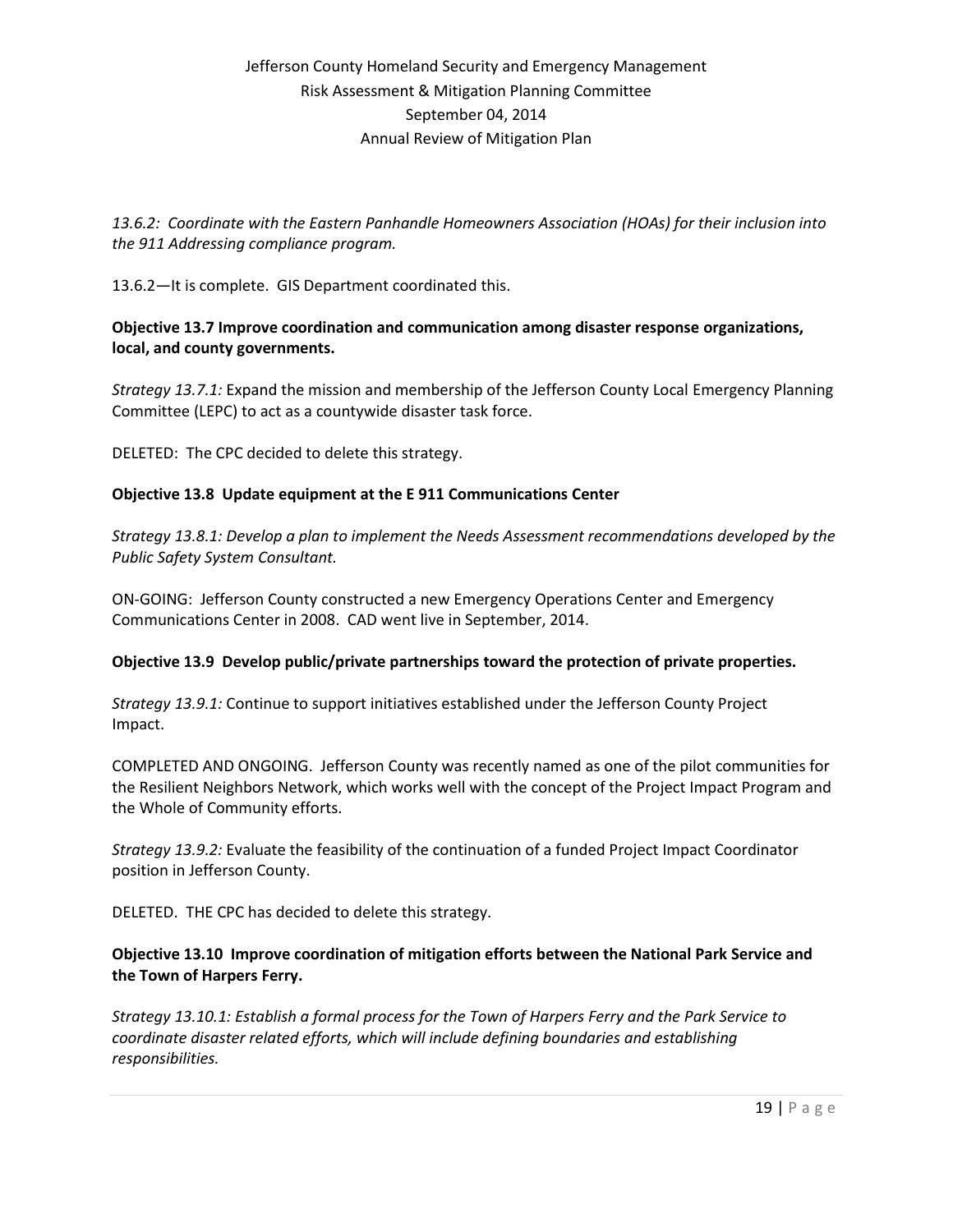*The Town and the National Park Service worked well during the 2012 June Derecho to get the Harpers Ferry Water Plant back up and operational after the storm.*

*Strategy 13.10.2:* Conduct training exercises that include representatives from the Town of Harpers Ferry and the Park Service to facilitate increased coordination.

COMPLETED: CSX Railroad held training and exercise in early part of 2007; the park service has participated in several exercises over the past 10 years.

# **Objective 13.11 Identify and protect historic structures throughout the county that are at risk from Hazards.**

*Strategy 13.11.1:* Conduct a survey of all historic sites that are located in hazard areas and develop Mitigation strategies to protect any at-risk historic properties.

### COMPLETED

This strategy was completed in 2010 by the Jefferson County GIS/Addressing Office.

### **Objective 13.12 Ensure measures are being taken to address hazard risks with regards to commercial and commuter rail lines.**

*Strategy 13.12.1: Contact representatives of rail lines to collect information about emergency planning and risks associated with rail services in the county.*

COMPLETED and ON-GOING. The JCHSEM Director indicated that this strategy has been completed and is considered to be on-going.

Objective 13.13: Educate local government officials on the benefits of planning for all hazards.

Strategy 13.13.1: Educate and inform local government and elected officials of the need to consider hazard mitigation in policy and budgetary planning and decision-making processes.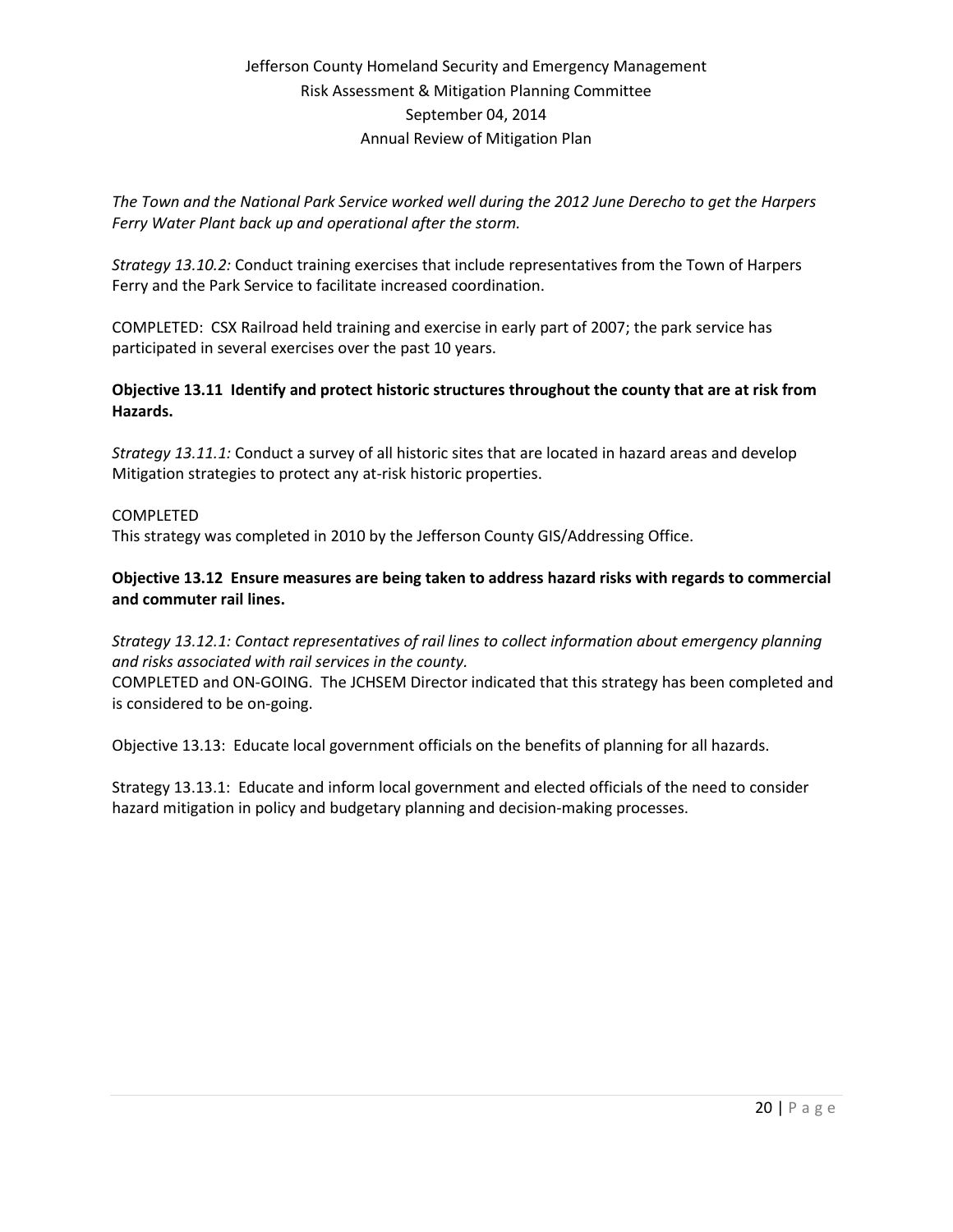The group reviewed the projects for the local municipalities.

Goal A1: Reduce the amount of potential damage from flash flooding in and around the Town of Bolivar.

Objective A1.1: Increase storm water capabilities in and around the Town of Bolivar.

Strategy A1.1.1: Create new sidewalks and rain gardens to assist with storm water runoff as part of the Chesapeake Bay Watershed Initiative.

Strategy: Rain Garden was installed in community park to capture runoff from pavilion. Training conducted and projected was completed in September, 2013. A full report can be provided upon request from Matt Pennington, Region 9 Planning and Development Council.

City of Charles Town:

Goal B1: Reduce the overall flooding potential in the City of Charles Town.

Objective B1.1: Reduce the potential for flooding and flash flooding in the City of Charles Town.

Strategy B1.1.1: Target areas for recreation that is interconnected with trails and parkland, beyond the required floodplain and wetland areas, and layout a strategy for green space protection.

Status: On-Going.

Strategy B1.1.2: Encourage the use of natural drainage swales over engineered storm water management channels where practical.

Status: Charles Town is incorporating LID and capturing the first 1 inch rain event has included in the proposed draft stormwater ordinance.

Strategy B1.1.3: Work jointly with the City of Ranson on a storm water management project for Evitts Run Park.

Status: On-going. Grant funding has been secured for this project and it is progressing.

Strategy B1.1.4: Place utilities underground as part of a street-scaping project.

Status: No report on this project.

Goal: B2: Reduce the potential for losses as a result of land subsidence and sinkholes.

Objective B2.1: Identify land subsidence prone areas in the City of Charles Town.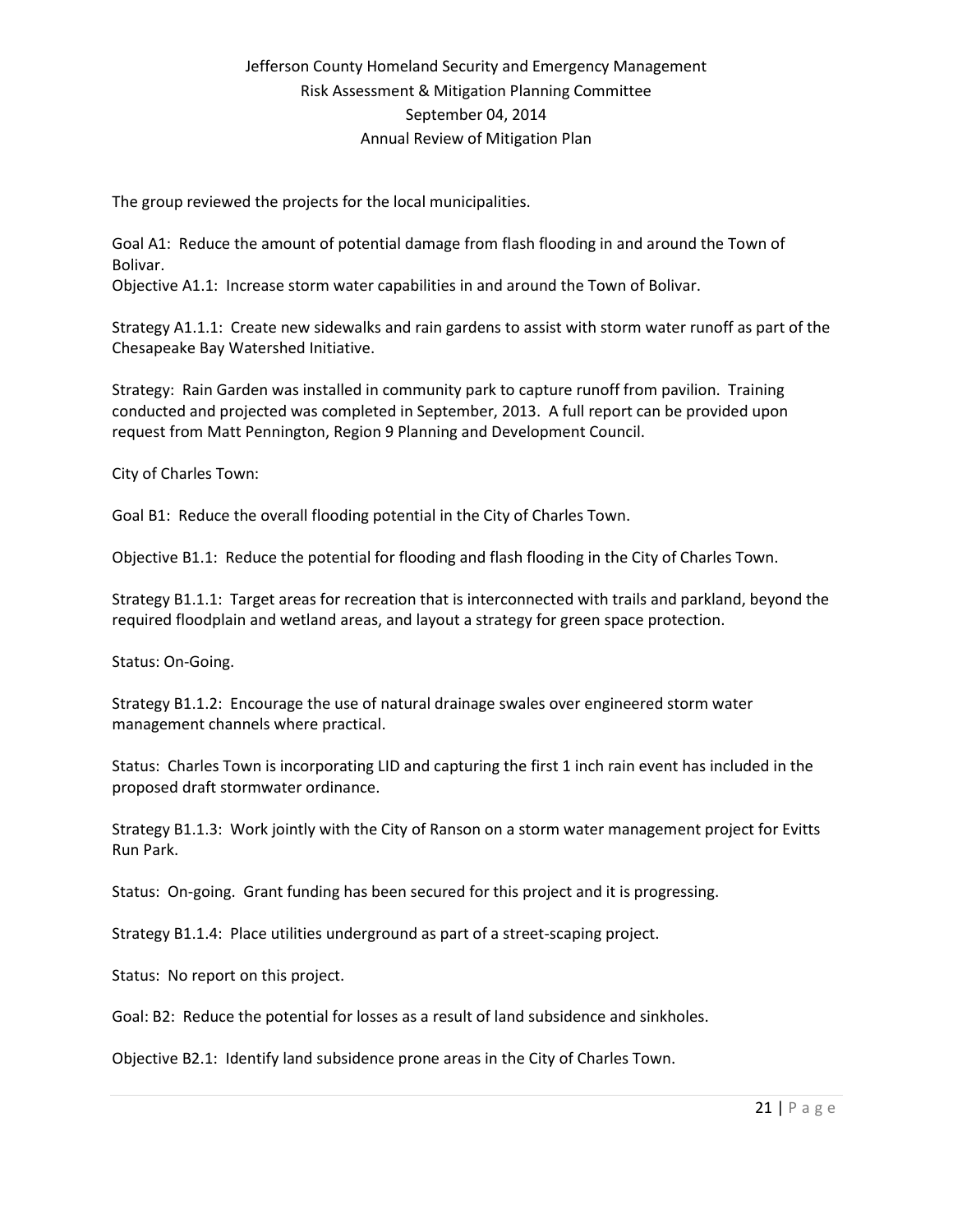Strategy B2.1.1: Require special geotechnical exploration when locating large facilities such as schools, hospitals, community buildings, and other institutions. Ground penetrating radar, seismic and, electrical resistance surveys, and exploratory drilling are a few of the techniques currently used.

Status: No report

Strategy B2.1.2: Establish a sinkhole management plan.

Status: No report. Goal B3: Reduce the potential for environmental issues resulting from hazardous waste. Objective B3.1: Cleanup sites where hazardous waste is currently present.

Strategy B3.1.1: Cleanup SuperFund site located in or near the City of Charles Town.

Status: On-going.

Town of Harpers Ferry:

Goal C1: Reduce the negative effects of flooding in the Town of Harpers Ferry.

Objective C1.1: Ensure a public drinking water supply following flooding events in the Town of Harpers Ferry.

Strategy: C1.1.1: Reroute an eight inch (8") water main near Elk Run, as the line is currently exposed in two (2) locations where it crosses Elk Run. The line is in danger of being broken by large debris in Elk Run in a flooding situation.

Status: No Report.

City of Ranson:

Goal D1: Reduce damage as a result of flooding throughout the City of Ranson.

Objective D1.1: Reduce the potential for flooding and flash flooding in the City of Ranson.

Strategy D1.1.1 Maintain green space to protect Flowing Springs and its floodplain.

Status: On-going.

Goal D2: Decrease the impact of drought in the City of Ranson.

Strategy D2.1.1. Replace and upgrade water lines along Fairfax Boulevard as part of its upgrade and extension to Fairfax Crossing.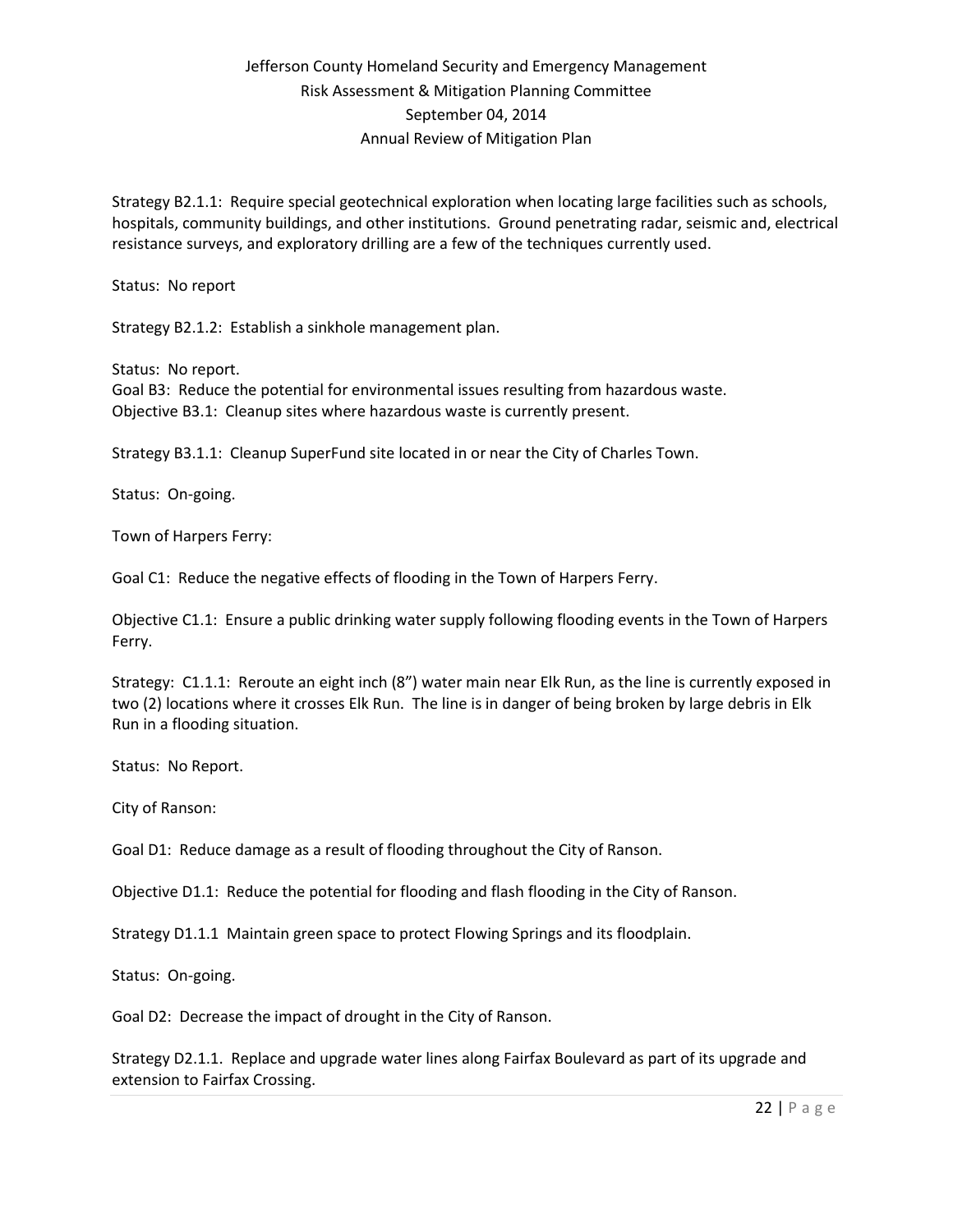Status: This project is on-going and is well underway.

Goal D3: Ensure an uninterrupted power supply during times of severe storms.

Objective D3.1: Ensure that all emergency response agencies in the city have a backup power supply.

Strategy D3.1.1: Install fixed in place generators at City Hall and the police department that will power all computer systems. Status: No report.

Goal D4: Reduce the potential for environmental issues resulting from hazardous waste.

Objective D4.1: Clean up sites where hazardous waste is currently present.

Strategy D4.1.1: Clean up Brownfield site at the Kidde Plant.

Status: Planning

Goal E1: Decrease the impact of drought in the Corporation of Shepherdstown

Objective E1.1: Ensure a public drinking water supply during times of drought.

Strategy E1.1.1: Construct water tanks to increase water storage capabilities.

Status: This project is complete.

Strategy E1.1.2: Consider installing high service pumps for the new water plan storage tanks.

Status: This project is complete.

Strategy E1.1.3: Design and construct a new water plan with generator back-up power supply.

Status: This project is 95% designed and the Town is looking for a funding source for the project.

Strategy E1.1.4: Expand sewage collection system.

Status: On Hold. The Town is looking for a funding source for the project.

Ms. Miller reviewed the remainder of the Jefferson County Action Plan. Ms. Miller noted if anyone has any suggestions on goals or objectives to please let her know. Ms. Miller reported the minutes for today's meeting will be given to the County Commission, local media, WV Department of Homeland Security-Mitigation Division and FEMA Region III.